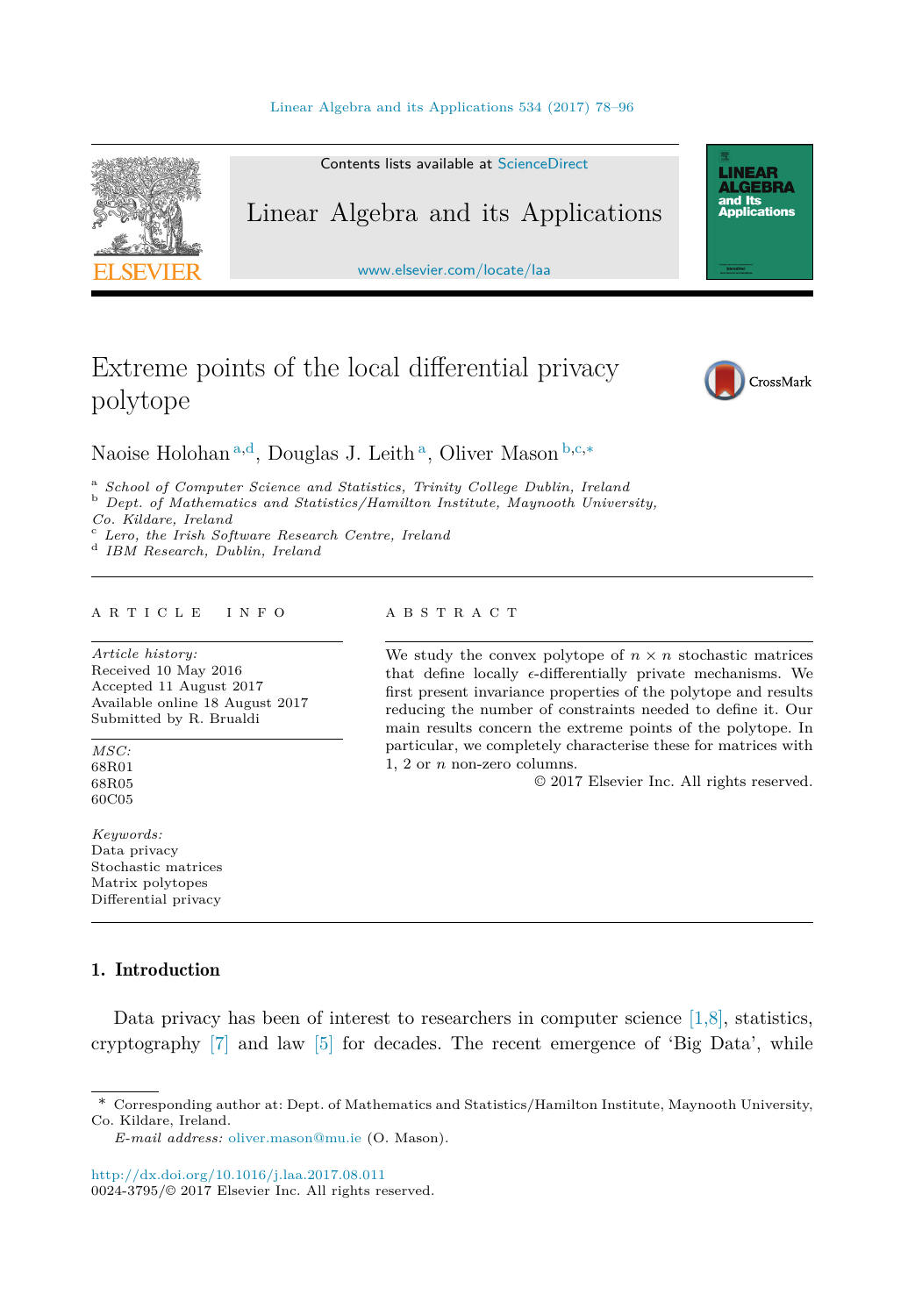offering significant potential benefits to business and society, poses very real risks to personal privacy; this naturally has led to increased interest in questions pertaining to data privacy. The concept of *Differential Privacy*, introduced by C. Dwork in 2006 [\[11\],](#page-17-0) has emerged as a popular theoretical paradigm in privacy research within the computer science community and has been applied to various different types of data and queries [\[10\].](#page-17-0)

We are interested in the geometry of matrix polytopes arising in the study of differential privacy for categorical or finite-valued datasets. More formally, we consider databases **<sup>d</sup>** <sup>∈</sup> *<sup>D</sup><sup>N</sup>* where the set *<sup>D</sup>* is finite and can, without loss of generality, be taken to be  $\{1,\ldots,n\}$ . Each entry in **d**,  $d_i$ , corresponds to data contributed by an individual; the base set *D* describes all the values that data entries can take.

The problem we consider is motivated by the construction of differentially private sanitisations, where we are interested in releasing a private, sanitised version of a database **d**. A *sanitisation* is defined by a set of random variables  $X_{\mathbf{d}}$  taking values in  $D^N$  for every  $d \in D$ . Loosely speaking,  $X_d$  describes a noisy version of the original d designed to protect the privacy of individual data contributors.

The differential privacy model specifies two privacy parameters,  $\epsilon \geq 0$  and  $0 \leq \delta \leq 1$ . For any two databases  $\mathbf{d}, \mathbf{d}' \in D^N$  that differ in one row only,  $(\epsilon, \delta)$ -differential privacy requires

$$
\mathbb{P}(X_{\mathbf{d}} \in A) \le e^{\epsilon} \mathbb{P}(X_{\mathbf{d}'} \in A) + \delta,\tag{1}
$$

for all  $A \subseteq D^N$ .

In essence, differential privacy ensures that answers to queries on a database cannot change greatly when one person's information in a database is altered.

The above definition considers global privacy with the mechanism defined on a complete database. Global mechanisms can readily be constructed using locally private mechanisms, where subjects perturb/sanitise their own data locally before providing it to a central database upon which queries are answered [\[9\].](#page-17-0) The concept of local privacy first appeared over 50 years ago as a way to eliminate bias in surveying [\[19\]](#page-18-0) and is known in other contexts as *input perturbation* or *randomised response* [\[19,12\].](#page-18-0) A rigorous mathematical framework has been developed which guarantees global differential privacy when local differential privacy methods are applied [\[14\].](#page-18-0)

We refer to local mechanisms as 1-dimensional mechanisms, as they take a single row of a database as an input, and output another (perturbed/noisy) row. In our context, a 1-dimensional mechanism is specified by giving an appropriate probability mass function  $p_i$  for every  $i \in D = \{1, \ldots, n\}$ . More compactly, a 1-dimensional mechanism is defined by a stochastic matrix  $A \in \mathbb{R}^{n \times n}$  where  $a_{ij}$  denotes the probability of outputting *j* when the input, or real data, is *i*. The requirement for local differential privacy is then given by:

$$
a_{ij} \le e^{\epsilon} a_{kj} + \delta \tag{2}
$$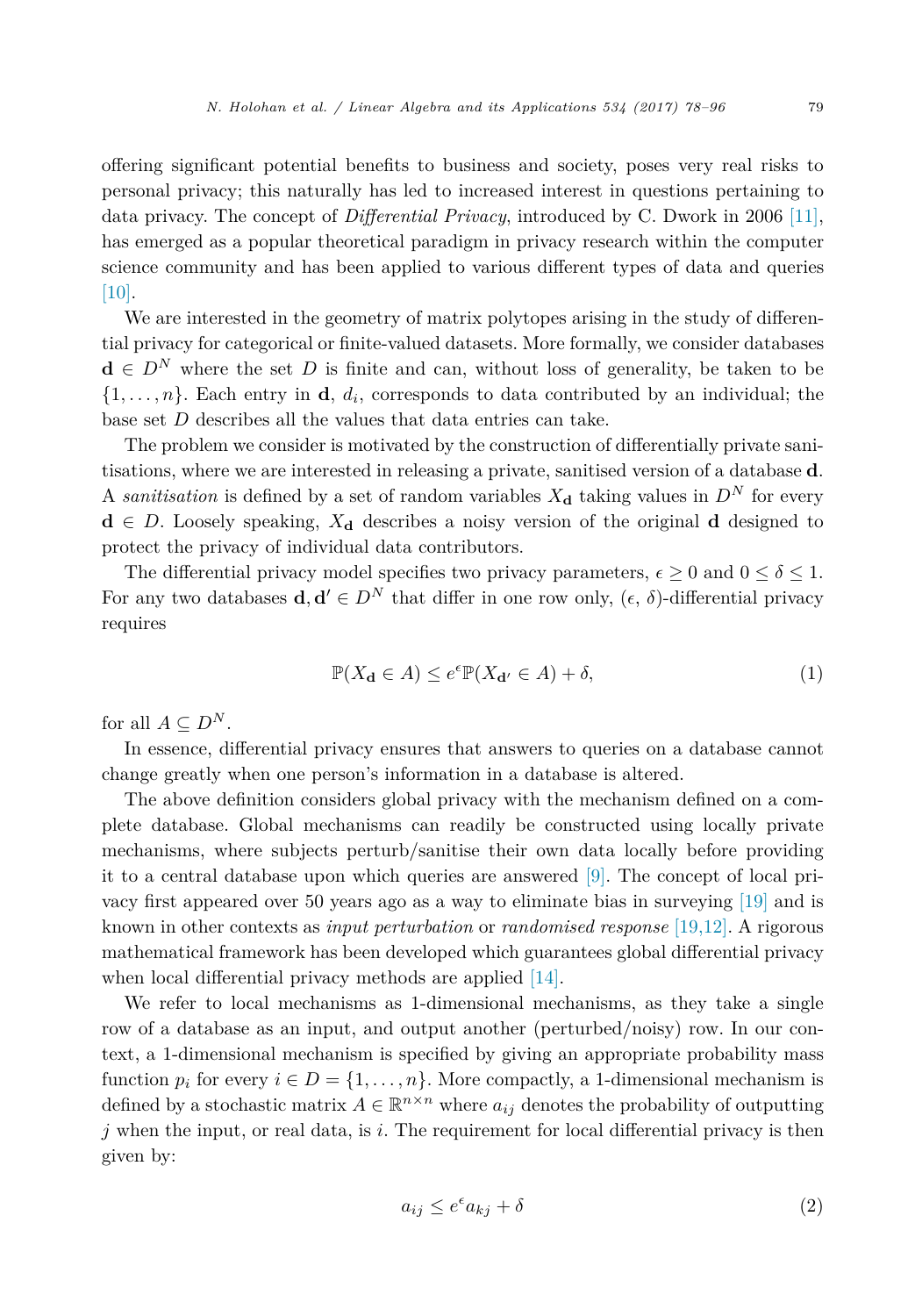<span id="page-2-0"></span>for all  $i, j, k$ . These constraints, taken together with the stochastic and nonnegativity constraints, define the local differential privacy polytope. We shall consider the simplified case of strict differential privacy (which is what was originally introduced by Dwork) where  $\delta = 0$  here.

In practice, we are interested in finding a mechanism (i.e. a matrix in this polytope) which is optimal for some utility function. Understanding the geometry of the polytope guides the design of such mechanisms. For instance, if the utility function happens to be linear, then the optimal mechanism occurs at an extreme point of the polytope. The search for optimal mechanisms in differential privacy has been studied by a number of authors  $[17,18,16]$ . Local differential privacy has been studied recently in the paper  $[9]$ , while extremal local differential privacy mechanisms were considered in [\[15\].](#page-18-0) Of course, polytopes of stochastic matrices and doubly stochastic matrices have been studied in the past [\[3,6\];](#page-17-0) a thorough overview of this line of research can be found in Chapters 8 and 9 of the monograph [\[4\].](#page-17-0) An alternative study on geometrical aspects of differential privacy can be found in [\[13\].](#page-17-0)

The basic layout of the paper is as follows. In Section 2 we introduce preliminary definitions of polytopes, extreme points, the concept of differential privacy and the polytope with which we will be working. In Section [3](#page-4-0) we look at some elementary results for extreme points of this polytope, and in Section [4](#page-10-0) we present our main results. In Section [5](#page-16-0) we examine a number of special cases for extreme points, and finish with some concluding remarks in Section [6.](#page-17-0)

#### 2. Notation and background

To begin, let us introduce the major notation and standard definitions to be used in our results. For a matrix  $A \in \mathbb{R}^{n \times n}$  and  $1 \leq i \leq n$ , we will use  $A^{(i)}$  to denote the *i*th column of *A*.  $A<sup>T</sup>$  denotes the usual matrix transpose. We denote by **1** the (column) vector of all ones where the dimension will typically be clear from context. We denote by  $e_i$ ,  $1 \leq i \leq n$ , the *i*<sup>th</sup> standard basis vector of  $\mathbb{R}^n$ .

## *2.1. Polyhedra*

In this paper, we adopt the following definitions for polyhedra and polytopes

**Definition 1.** Let  $\langle \cdot, \cdot \rangle : V \times V \to \mathbb{R}$  be an inner product on a real vector space V, and let  ${c^{(1)}, \ldots, c^{(q+l)}} \subseteq V$  and  $b \in \mathbb{R}^{q+l}$  be given. A convex polyhedron  $P \subseteq V$  is defined as:

$$
\mathcal{P} = \left\{ v \in V : \begin{array}{c} \langle c^{(i)}, v \rangle = b_i, & \forall \ 1 \le i \le q, \\ \langle c^{(q+i)}, v \rangle \le b_{q+i}, & \forall \ 1 \le i \le l. \end{array} \right\}.
$$
\n(3)

An inequality constraint is said to be *tight* or *active* on a point *v* if  $\langle c^{(q+i)}, v \rangle = b_{q+i}$ .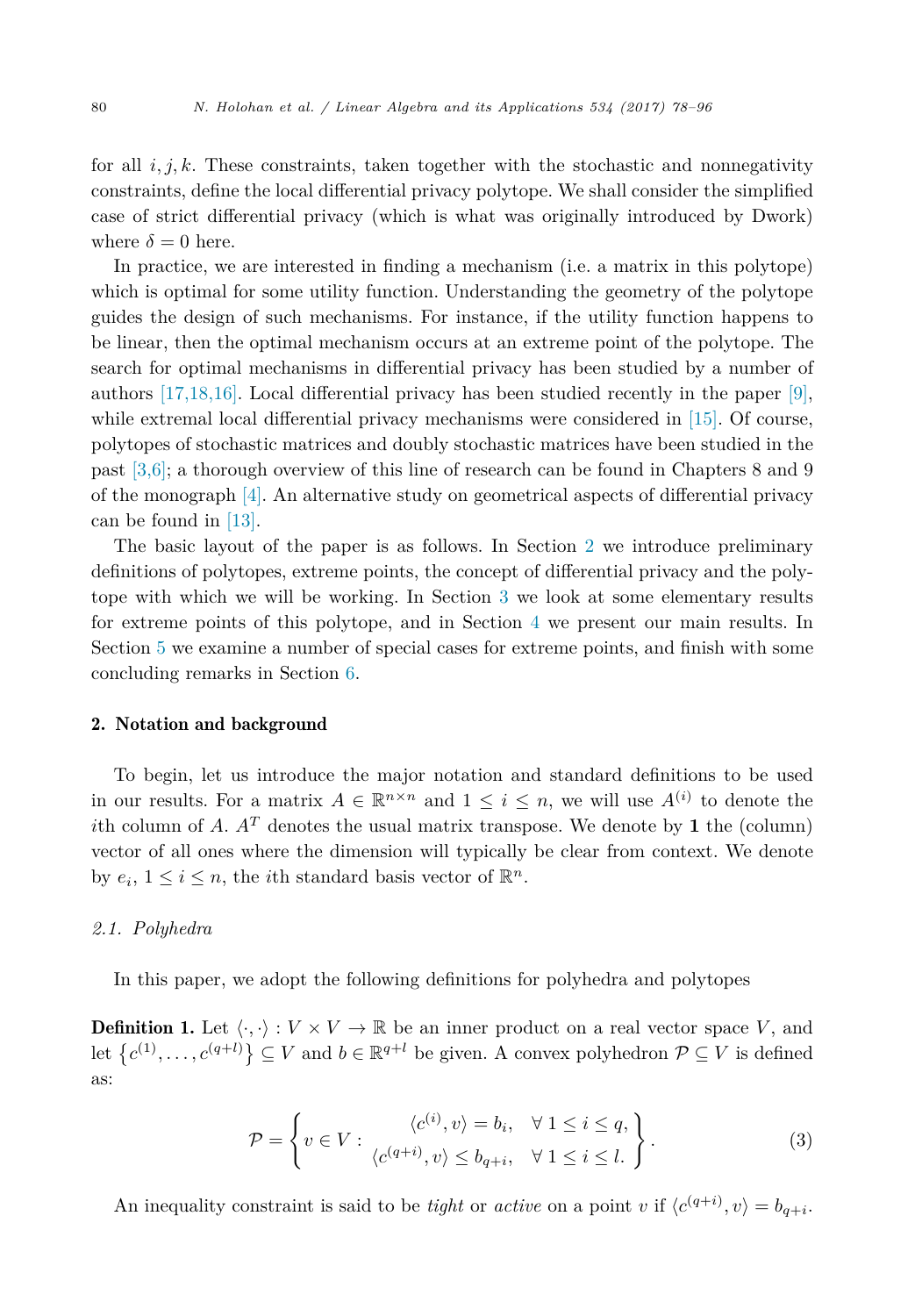<span id="page-3-0"></span>**Definition 2.** A convex polytope in a vector space *V* is the convex hull of a finite collection of points in *V* .

$$
\mathcal{P} = \text{conv}(v_1, \dots, v_k),\tag{4}
$$

where  $v_i \in V$  for all *i*.

It is well known that all polytopes are polyhedra, but only bounded polyhedra are polytopes.

An *extreme point* of a polyhedron cannot be written as the convex combination of any other points in the polyhedron.

**Definition 3** *(Extreme point)*. Let  $\mathcal{P} \subseteq \mathbb{R}^n$  be a convex polyhedron. A point  $v \in \mathcal{P}$  is an extreme point of  $P$  if  $w, z \in P$ ,  $\frac{1}{2}(w + z) = v$ , implies  $w = z = v$ .

We denote by  $ex(\mathcal{P})$  the set of all extreme points of a polyhedron  $\mathcal{P}$ .

Our primary interest is in characterising the extreme points of the local differential privacy polyhedron. The following theorem from convex geometry shall prove useful in this regard [\[2\].](#page-17-0)

**Theorem 1.** Let  $\mathcal{P} \subseteq V$  be a polyhedron, and consider a point  $v \in \mathcal{P}$ . Denote by the *set*  $I_v \subseteq \{1, \ldots, l\}$  *the indices of the inequality constraints that are tight on v (i.e.*  $\langle c^{(q+i)}, v \rangle = b_{q+i}$  for all  $i \in I_v$  and  $\langle c^{(q+i)}, v \rangle < b_{q+i}$  for all  $i \in \{1, ..., l\} \setminus I_v$ ). Then  $v \in \text{ex}(\mathcal{P})$  *if and only if* 

$$
\mathrm{span}\left(\left\{c^{(1)},\ldots,c^{(q)}\right\}\cup\left\{c^{(q+i)}:i\in I_v\right\}\right)=V.
$$

Essentially, this result tells us that *v* is an extreme point of *P* if and only if there are *n* linearly independent constraints tight on *v* where *n* is the dimension of *V* .

#### *2.2. Differential privacy*

As in the Introduction, we take the set  $D = \{1, \ldots, n\}$  to be the domain of the rows of our database (i.e. each subject contributes a value of *D* to the database). For local differential privacy to be satisfied, we require:

$$
\mathbb{P}(X_i \in I) \le e^{\epsilon} \mathbb{P}(X_k \in I) + \delta,
$$

for all  $i, k \in \{1, \ldots, n\}$  and for all  $I \subset D$ .

For the purpose of this paper, we only consider the case of strict or non-relaxed differential privacy, where  $\delta = 0$ . In this case, the requirement simplifies to

$$
\mathbb{P}(X_i = j) \le e^{\epsilon} \mathbb{P}(X_k = j),
$$

for all  $i, j, k \in \{1, ..., n\}.$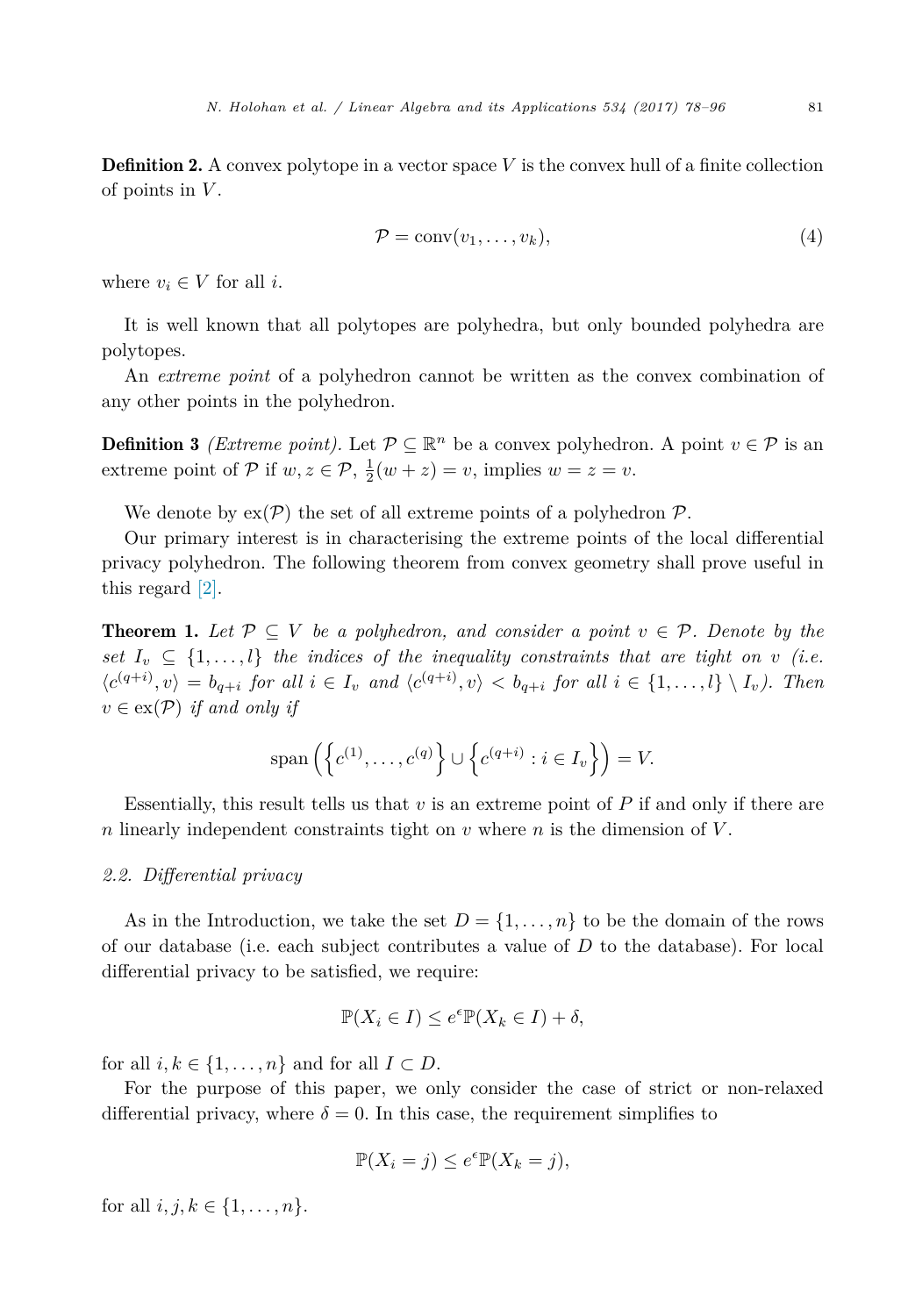<span id="page-4-0"></span>If we let  $A \in \mathbb{R}^{n \times n}$  be given by,

$$
a_{ij} = \mathbb{P}(X_i = j)
$$

then *A* defines a valid  $\epsilon$ -differential privacy mechanism if and only if the following conditions hold:

$$
\sum_{j} a_{ij} = 1, \qquad \qquad 1 \le i \le n,
$$
\n(5a)

 $a_{ij} \ge 0,$  1  $\le i, j \le n,$  (5b)

$$
a_{ij} \le e^{\epsilon} a_{kj}, \qquad 1 \le i, j, k \le n.
$$
 (5c)

We now define the  $\epsilon$ -differential privacy polytope, comprised of all matrices satisfying the above constraints.

**Definition 4** *(Differential Privacy Polytope)*. Fix  $n \in \mathbb{N}$  and  $\epsilon \geq 0$ . The *e*-differential privacy polytope,  $\mathcal{D} \subset \mathbb{R}^{n \times n}$ , is defined as follows:

$$
\mathcal{D} = \left\{ A \in \mathbb{R}^{n \times n} : \begin{matrix} \sum_{j} a_{ij} = 1, & \forall 1 \leq i \leq n, \\ a_{ij} \geq 0, & \forall 1 \leq i, j \leq n, \\ a_{ij} \leq e^{\epsilon} a_{kj}, & \forall 1 \leq i, j, k \leq n. \end{matrix} \right\}.
$$
 (6)

The non-negativity and stochastic constraints ensure  $D$  is bounded. Therefore it is a polytope.

Note. As the constraint  $a_{ij} \leq e^{\epsilon} a_{kj}$  must hold for all  $i, j, k$ , we require  $e^{-\epsilon} a_{kj} \leq a_{ij} \leq$  $e^{\epsilon}a_{kj}$  for each *i, j, k.* Equivalently, max<sub>*i*</sub>  $a_{ij} \leq e^{\epsilon} \min_i a_{ij}$  for all *j*.

**Remark.** If  $\epsilon = 0$ , then for *A* to be in *D*, we require that  $a_{ij} = a_{kj}$  for all  $i, j, k$ .

Using the Hilbert Schmidt inner product

$$
\langle X, Y \rangle = \text{tr}(X^T Y),
$$

together with the matrices  $e_i e_j^T$ ,  $e_i \mathbf{1}^T$ ,  $e_i e_j^T = e^{\epsilon} e_k e_j^T$ , it is not a difficult exercise to represent the constraints defining  $\mathcal D$  in the form given in [Definition 1.](#page-2-0)

#### 3. Preliminary results

In this section, we present several preliminary results on the structure of the set  $\mathcal D$ and its extreme points. We first note that the nonnegativity constraint in the definition of  $D$  is redundant in the case where  $\epsilon > 0$ .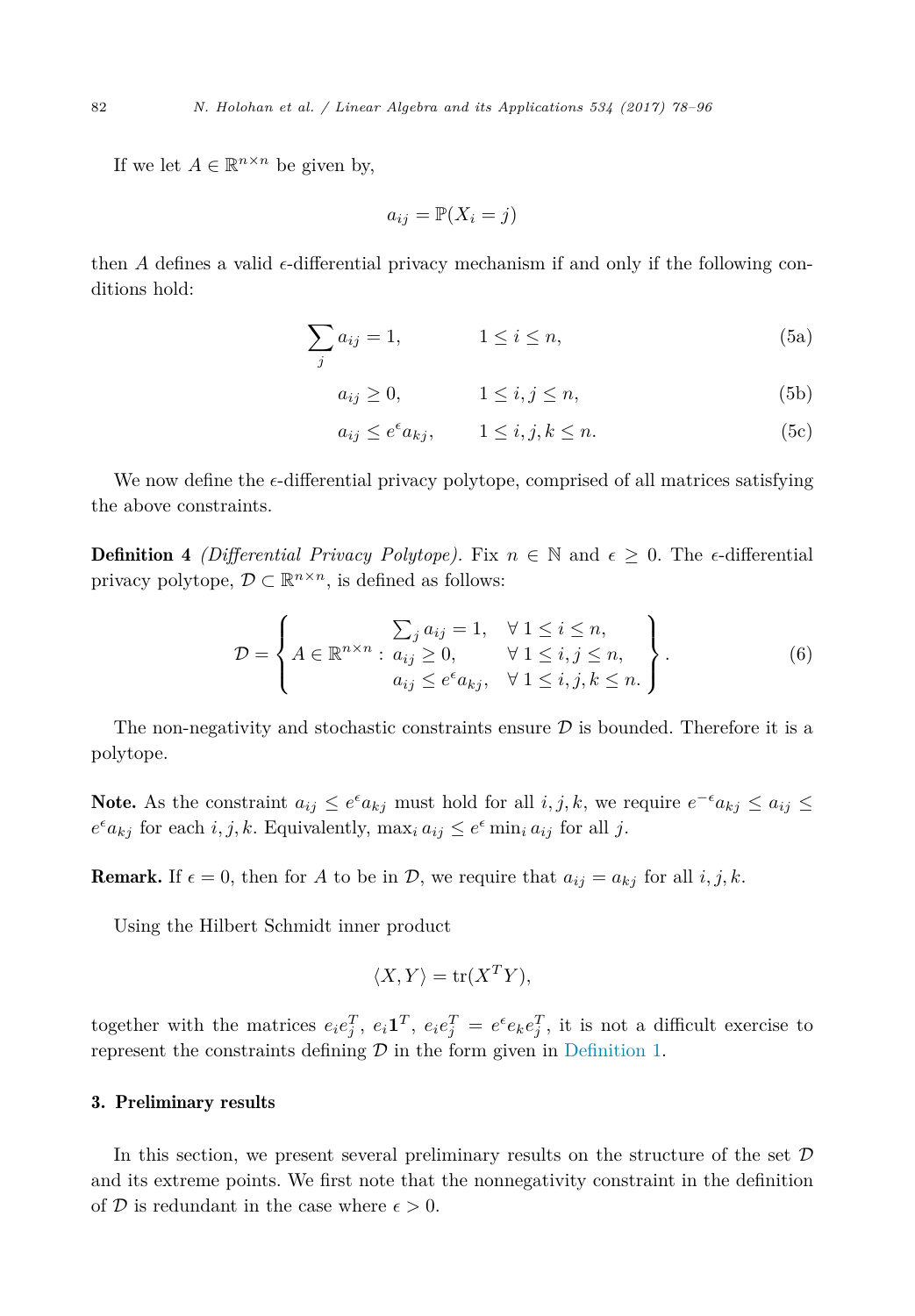<span id="page-5-0"></span>**Lemma 1.** Fix  $\epsilon > 0$ . Let  $v \in \mathbb{R}^n$  satisfy  $v_i \leq e^{\epsilon}v_j$  for all  $i, j$ . Then  $v \geq 0$ .

**Proof.** Let  $v_i < 0$  for some *i*. Then, for each *j*, we have:

$$
e^{-\epsilon}v_i \le v_j \le e^{\epsilon}v_i
$$
  
\n
$$
\Rightarrow \qquad e^{-\epsilon}v_i \le e^{\epsilon}v_i
$$
  
\n
$$
\Rightarrow \qquad e^{-\epsilon} \ge e^{\epsilon}
$$
  
\n
$$
\Rightarrow \qquad \epsilon \le 0
$$

By hypothesis  $\epsilon > 0$ . Hence, we must have  $v_i \geq 0$  for each *i*.  $\Box$ 

Our next lemma notes that if the differential privacy constraint is tight on two elements in a column, then those two elements must be the minimum and maximum entries of that column.

**Lemma 2.** Let  $v \in \mathbb{R}^n$  be a vector with  $v_i \leq e^{\epsilon}v_j$  for all  $1 \leq i, j \leq n$ . Suppose there exists at least one pair i, j where  $v_i = e^{\epsilon} v_j$ . Then  $\min_k v_k = v_j$  and  $\max_k v_k = v_i$ .

**Proof.** Suppose there exists  $v_l$  such that  $v_l > v_i$ . Then,  $v_l > e^{\epsilon}v_j$ , contradicting the differential privacy constraints. Similarly, if  $v_l < v_j$ , then  $e^{\epsilon}v_l < v_i$ . The result follows.  $\Box$ 

Several of our results will relate the extreme points  $A$  of  $D$  to the non-zero columns in *A*. With this in mind, we formally define

$$
\gamma(A) = \{i \in \{1, \dots, n\} : A^{(i)} \neq 0\}.
$$

So that  $\gamma(A)$  consists of the indices of the non-zero columns of *A* and  $1 \leq |\gamma(A)| \leq n$ gives the number of non-zero columns in *A*.

Our next result concerns the rank of the extreme points of  $\mathcal{D}$ ; first we note the simple observation that  $\text{rank}(A) \leq |\gamma(A)|$  for all *A*.

**Theorem 2.** *Let*  $A \in ex(\mathcal{D})$ *. Then* 

$$
rank(A) = |\gamma(A)|.
$$

**Proof.** Suppose  $A \in \text{ex}(\mathcal{D})$ . As noted before, rank $(A) \leq |\gamma(A)|$ . If *A* has only one non-zero column, then clearly  $\text{rank}(A) = 1 = |\gamma(A)|$ .

Let  $|\gamma(A)| > 1$  and suppose rank $(A) < |\gamma(A)|$ . Then there exists  $\eta \in \mathbb{R}^n$ ,  $\eta \neq 0$  and  $\eta_i = 0$  for all  $i \notin \gamma(A)$  (i.e. whenever  $A^{(i)} = 0$ ), such that  $\sum_i \eta_i A^{(i)} = 0$ .

Let  $B = A \text{ diag}(\eta)$ . By construction,  $B\mathbf{1} = 0$ .

Consider  $C = A - \Delta B$ ,  $D = A + \Delta B$ , where  $0 < \Delta < \frac{1}{\max_i |\eta_i|}$ . Then,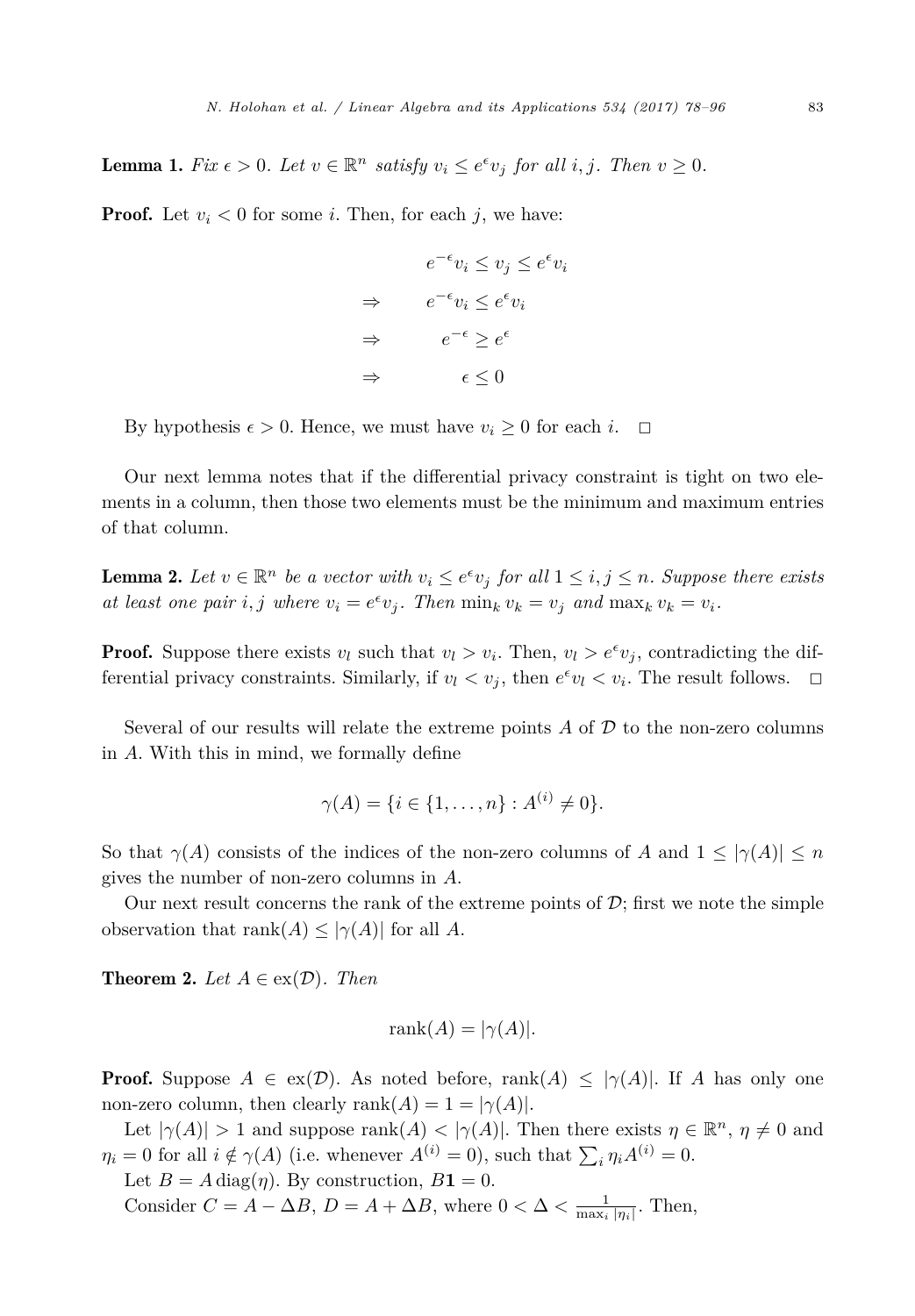- <span id="page-6-0"></span>1. *C* and *D* are stochastic, as *A* is stochastic and  $B\mathbf{1} = 0$ ;
- 2. since  $a_{ij} \leq e^{\epsilon} a_{kj}$  and  $(1 \pm \Delta \eta_j) > 0$  for all  $i, j, k$ , it follows that  $c_{ij} \leq e^{\epsilon} c_{kj}$ ,  $d_{ij} \leq e^{\epsilon} d_{kj}$ ; and
- 3.  $C, D \geq 0$ .

Hence, *C* and *D* are in  $\mathcal{D}$  and  $C \neq D$  as  $B \neq 0$ .

However,  $\frac{1}{2}(C+D) = A$ , so  $A \notin \text{ex}(\mathcal{D})$ , a contradiction. Therefore, for every  $A \in$  $ex(\mathcal{D}),$  rank $(A) = |\gamma(A)|$ .  $\Box$ 

We shall often make implicit use of the following simple corollary to the above result; essentially it states that for an extreme point *A* with at least 2 non-zero columns, none of these columns can have all their entries equal.

**Corollary 1.** Let  $A \in \text{ex}(\mathcal{D})$  *satisfy*  $|\gamma(A)| \geq 2$ . Then there is no  $i \in \gamma(A)$ ,  $k \in \mathbb{R}$  with  $A^{(i)} = k1$ .

It is clear from the definition that  $D$  is closed under row/column permutations. Our next result notes that this same invariance property also holds for extreme points.

**Proposition 1.** Let  $A \in \mathcal{D}$  and let  $P_1, P_2 \in \{0, 1\}^{n \times n}$  be permutation matrices. Then  $P_1AP_2 \in \mathcal{D}$ *. Furthermore,*  $A \in \text{ex}(\mathcal{D})$  *if and only if*  $P_1AP_2 \in \text{ex}(\mathcal{D})$ *.* 

### *3.1. Tight constraints*

We now examine the implications of [Theorem 1](#page-3-0) for the extreme points of  $D$ . We first note a simple fact concerning the number of linearly independent differential privacy constraints that can be tight on an element of D.

In the next result, we use  $\mathcal{C}_j^{dp}$  to denote the set of all tight differential privacy constraints acting on the *j*th column of a matrix *A*. Formally, given *A*, this consists of all constraints such that  $a_{ij} - e^{\epsilon} a_{kj} = 0$  where  $1 \leq i, k \leq n$ .

**Theorem 3.** Let  $A \in \mathcal{D}$  be given. Then,  $\dim(\text{span}(\mathcal{C}_j^{dp})) = n$  if and only if  $a_{ij} = 0$  for *each*  $i \in \{1, ..., n\}$ *.* 

**Proof.** If we make the obvious identification of the *j*th column of *A* with a column vector,  $A^{(j)}$  in  $\mathbb{R}^n$ , then each constraint in  $\mathcal{C}^{dp}_j$  can be identified with a vector of the form  $(0, \ldots, 1, 0, \ldots, -e^{\epsilon}, 0, \ldots, 0)^T$  where the 1 occurs in the *i*th position and  $e^{\epsilon}$  occurs in the *k*th position. If  $\dim(\text{span}(\mathcal{C}_j^{dp}) ) = n$ , there are *n* linearly independent vectors  $v_1, \ldots, v_n$  such that  $v_i^T A^{(j)} = 0$  for  $1 \le i \le n$  so it follows trivially that  $A^{(j)} = 0$ .

For the converse, it is enough to note that  $A^{(j)} = 0$  implies that every differential privacy constraint acting on the *j*th column is tight and that there are *n* linearly independent such constraints. To see this consider the matrix *T* with:  $t_{ii} = 1$  for  $1 \le i \le n$ ;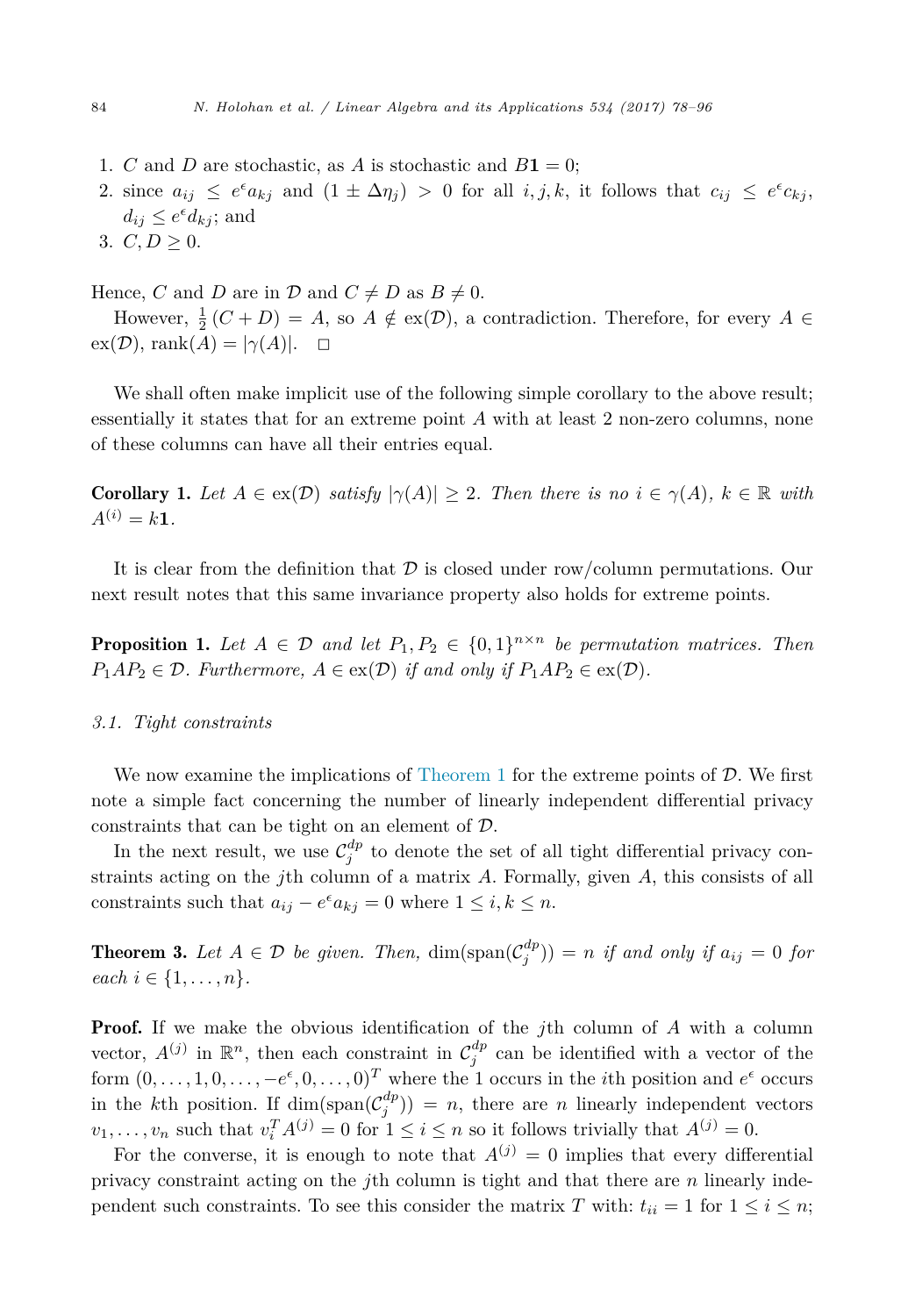<span id="page-7-0"></span> $t_{i+1,i} = -e^{\epsilon}$  for  $1 \leq i < n$ ;  $t_{1n} = -e^{\epsilon}$ ;  $t_{jk} = 0$  otherwise. It can readily be verified that *T* is non-singular.  $\Box$ 

**Remark.** A direct consequence of [Theorem 3](#page-6-0) is that  $\dim(\text{span}(\mathcal{C}_j^{dp})) \leq n-1$  for any  $j \in \gamma(A)$ .

Our later characterisations of the extreme points of  $D$  shall rely on the following concept of *loose entries*.

**Definition 5** *(Loose entries of a matrix)*. Given  $A \in \mathcal{D}$ , define

$$
\lambda(A) = \left\{ (i,j) : a_{ij} \notin \left\{ e^{\epsilon} \min_{k} a_{kj}, e^{-\epsilon} \max_{k} a_{kj} \right\} \right\}.
$$

For a matrix  $A \in \mathcal{D}$ , we say the entry  $a_{ij}$  is **loose** if  $(i, j) \in \lambda(A)$ .

It follows from [Lemma 2](#page-5-0) that for any  $(i, j)$  there exists a *k* such that  $a_{ij} = e^{\pm \epsilon} a_{kj}$  if and only if  $(i, j) \notin \lambda(A)$ .

**Example 1.** Let  $\epsilon = ln(2)$  and

$$
A = \frac{1}{7} \begin{pmatrix} 4 & 1 & 2 \\ 3 & 2 & 2 \\ 2 & 1 & 4 \end{pmatrix}.
$$

Then  $\lambda(A) = \{(2, 1)\}\text{, since } 3 \notin \{4, 2\}.$ 

Our next result bounds the number of loose entries of an extreme point in terms of the number of non-zero columns.

**Theorem 4.** Let  $A \in \text{ex}(\mathcal{D})$  with  $|\gamma(A)| \geq 2$ . Then,

$$
|\lambda(A)| \le n - |\gamma(A)|.
$$

**Proof.** Let  $A \in \text{ex}(\mathcal{D})$  and consider the following sets of constraints active on A. We define

$$
\mathcal{C}^{dp} = \bigcup_{j \in \gamma(A)} \mathcal{C}^{dp}_j
$$

to be the set of tight differential privacy constraints acting on the columns in  $\gamma(A)$ . Note the following readily verifiable facts: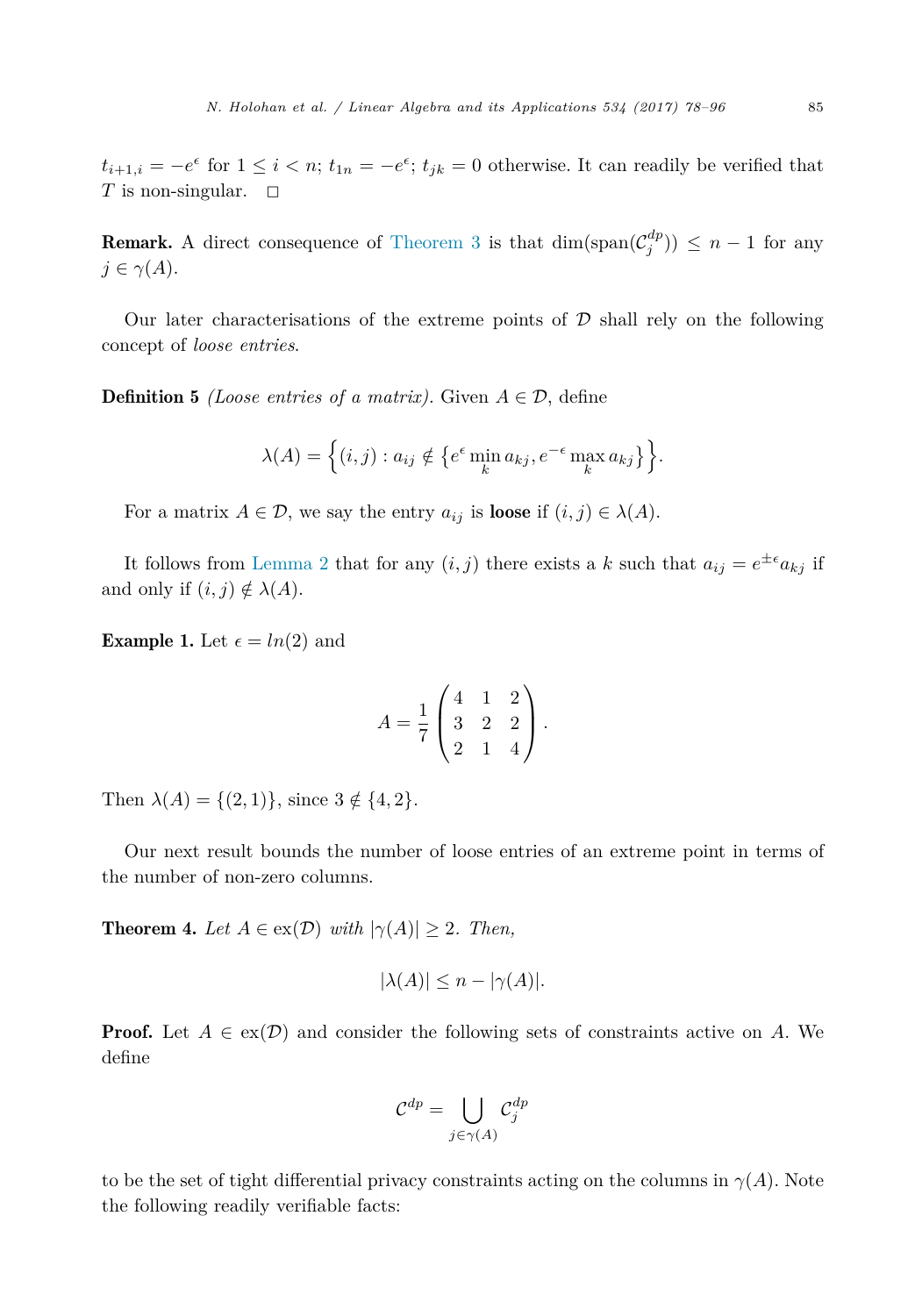- (i) for  $j \notin \gamma(A)$ , every differential privacy constraint acting on column *j* is tight;
- (ii) the *n* stochastic constraints are tight;
- (iii) as  $|\gamma(A)| \geq 2$ , no non-zero column of *A* is of the form *k***1** where  $k \in \mathbb{R}$ .

It follows from (ii) and [Theorem 1](#page-3-0) that the number of tight, linearly independent differential privacy constraints on *A* must be  $n^2 - n$ . Furthermore, [Theorem 3](#page-6-0) implies that there are *n* linearly independent differential privacy constraints active on each of the  $n - |\gamma(A)|$  zero columns of *A*. It is not difficult to see that constraints acting on different columns must be linearly independent and hence there are a total of  $(n - |\gamma(A)|)n$  linearly independent tight differentially private constraints arising from the zero columns of *A*. Putting all of this together, we see that there must be

$$
n^{2} - n - (n - |\gamma(A)|)n = n|\gamma(A)| - n
$$

tight differential privacy constraints acting on the non-zero columns of *A*. Formally:

$$
|\mathcal{C}^{dp}| \ge n|\gamma(A)| - n. \tag{7}
$$

From point (iii) above there are no non-zero columns in which all entries are constant; it follows that for each  $j \in \gamma(A)$ ,

$$
|\{i:(i,j)\notin\lambda(A)\}| \geq |\mathcal{C}_j^{dp}| + 1.
$$

If we let  $l_j$  denote the number of loose entries in column  $j$ , the previous inequality can be rewritten as

$$
|\mathcal{C}_j^{dp}| \le n - l_j - 1.
$$

Combining this with (7) we see that

$$
n|\gamma(A)| - n \le \sum_{j \in \gamma(A)} |\mathcal{C}_j^{dp}|
$$
  
\n
$$
\le \sum_{j \in \gamma(A)} n - l_j - 1
$$
  
\n
$$
= n|\gamma(A)| - |\lambda(A)| - |\gamma(A)|.
$$

A simple rearrangement now shows that

$$
|\lambda(A)| \le n - |\gamma(A)|
$$

as claimed.  $\square$ 

Note. When  $|\gamma(A)| = 1$ ,  $|\lambda(A)| = n$ .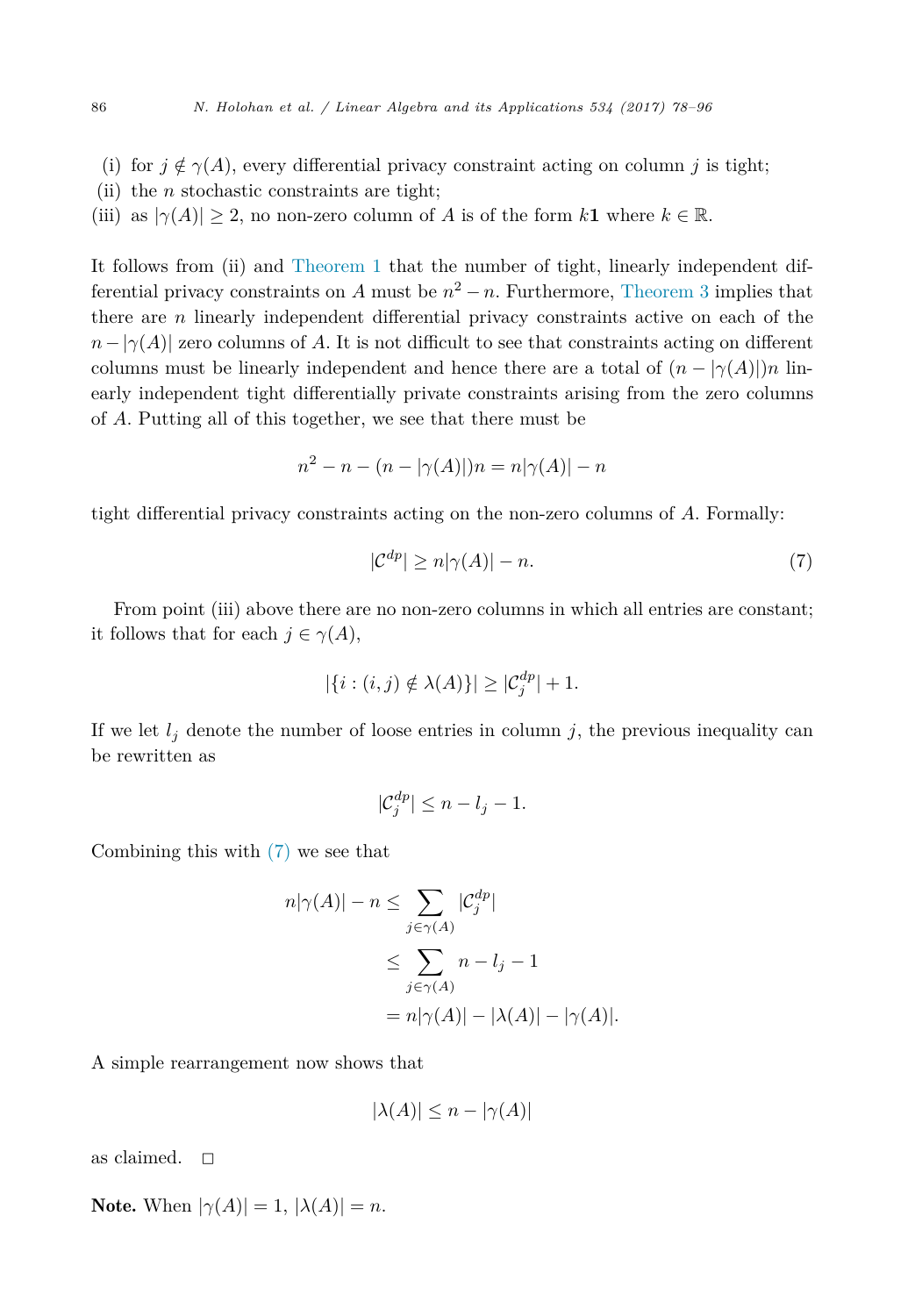<span id="page-9-0"></span>To conclude this sub-section, we take a look at the following result for later use, which states that at most one loose entry can appear in any row of an extreme point.

**Lemma 3.** Let  $A \in \text{ex}(\mathcal{D})$ . No row of A has more than one loose entry (i.e. there exist *no two distinct pairs*  $(i_1, j_1), (i_1, j_2) \in \lambda(A)$  *with*  $j_1 \neq j_2$ .

**Proof.** Let  $A \in \text{ex}(\mathcal{D})$ , and assume without loss of generality that  $(1,1), (1,2) \in \lambda(A)$ . Let

$$
\Delta = \min \left\{ \max_{i} a_{i1} - a_{11}, a_{11} - \min_{i} a_{i1}, \max_{i} a_{i2} - a_{12}, a_{12} - \min_{i} a_{i2} \right\}.
$$

Hence,  $A \pm \Delta (E_{11} - E_{12}) \in \mathcal{D}$ .

However,  $A = \frac{1}{2}((A + \Delta E_{11} - \Delta E_{12}) + (A - \Delta E_{11} + \Delta E_{12}))$ , hence,  $A \notin \text{ex}(\mathcal{D})$ , a contradiction and so the result follows.  $\Box$ 

Finally, for this section we present a number of other results that will add further insight to the behaviour and structure of  $\mathcal D$  and its extreme points. The next piece of notation will prove useful later.

For  $A \in \mathcal{D}$ , we define the vector  $m' \in \mathbb{R}^n$  where  $m'_j = \frac{1}{\min_i a_{ij}}$  for any  $j \in \gamma(A)$  and  $m'_{j} = 0$  otherwise. We then denote by  $\tilde{A}$  the matrix given by:

$$
\tilde{A} = A \operatorname{diag}(m'). \tag{8}
$$

Then, for any  $A \in \mathcal{D}$ ,  $\tilde{a}_{ij} \in [1, e^{\epsilon}]$  for any  $j \in \gamma(A)$ , and  $\tilde{a}_{ij} = 0$  otherwise. Hence,

$$
\tilde{A} \underset{1 \le j \le n}{\text{diag}} \left( \min_i a_{ij} \right) = A.
$$

**Note.**  $\gamma(A) = \gamma(\tilde{A})$  and  $\lambda(A) = \lambda(\tilde{A})$ .

We now show that for any extreme point  $A$ ,  $\tilde{A}$  cannot have a row with equal non-zero values.

**Lemma 4.** Let  $A \in \text{ex}(\mathcal{D})$  with  $|\gamma(A)| > 1$ . Then for each row *i*, there exist two non-zero *columns*  $j, k \in \gamma(A)$  *such that*  $\tilde{a}_{ij} \neq \tilde{a}_{ik}$ *.* 

**Proof.** We prove this by contradiction. Firstly, suppose there exists a row *i* such that  $\tilde{a}_{ij} = \tilde{a}_{ik}$  for all  $j, k \in \gamma(A)$ . By Lemma 3, each row cannot have more than one loose element, therefore either  $\tilde{a}_{ij} = 1$  or  $\tilde{a}_{ij} = e^{\epsilon}$ .

Let  $m \in \mathbb{R}^n$  be defined by  $m_j = \min_i a_{ij}$ . Then  $A = A \text{ diag}(m)$ .

Suppose  $\tilde{a}_{ij} = 1$ , hence  $\sum_{k \in \gamma(A)} m_k = 1$ . By [Theorem 4,](#page-7-0) each column *j* has at least one pair  $(i, k)$  such that  $a_{ij} = e^{\epsilon} a_{kj}$ , hence there exists a row *i*<sup>\*</sup> such that  $\tilde{a}_{i^*j} = e^{\epsilon}$ . However,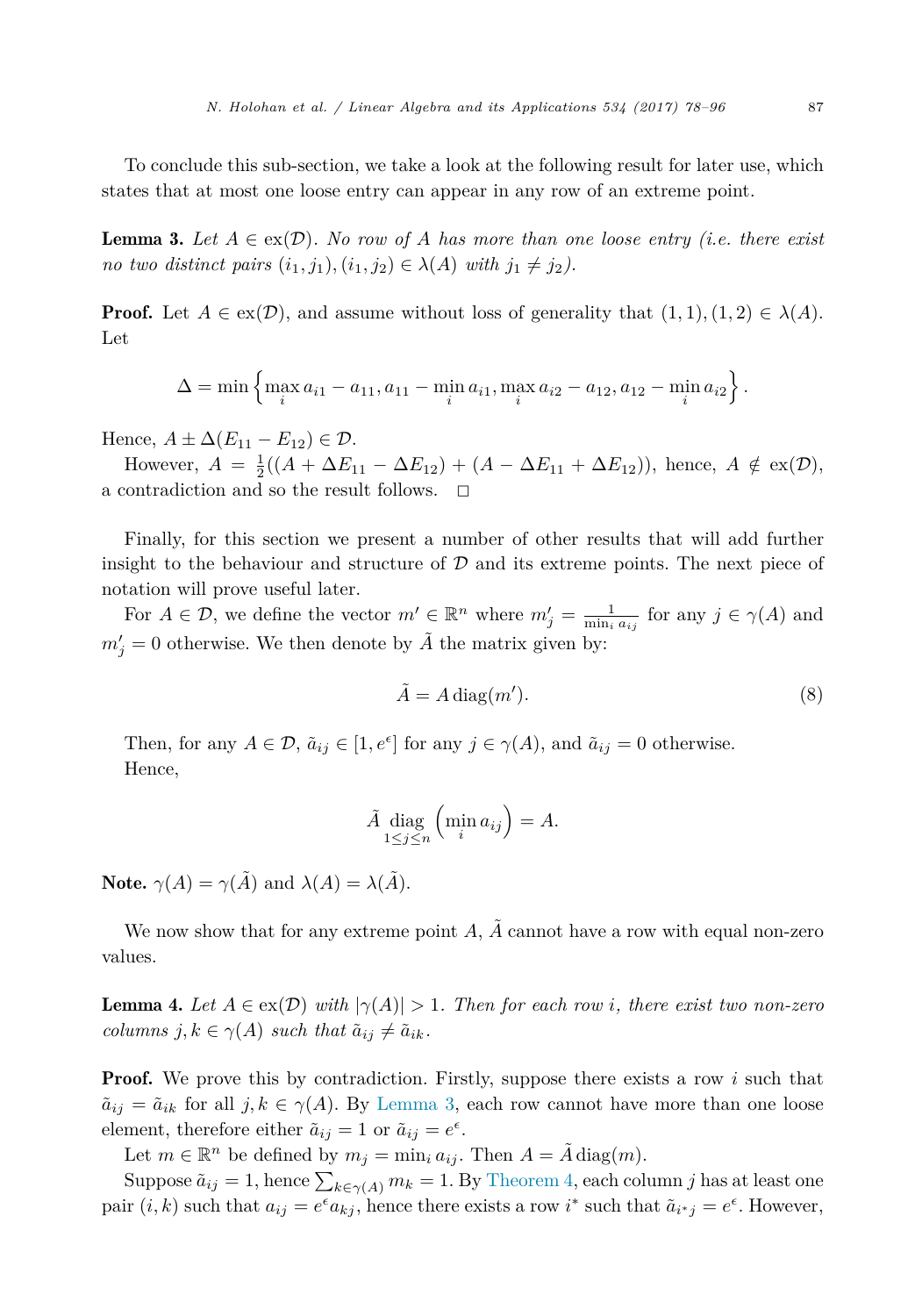<span id="page-10-0"></span> $\tilde{a}_{i^*k} \geq 1$  for every  $k \in \gamma(A)$ , so  $\sum_{k \in \gamma(A)} \tilde{a}_{i^*k} m_k > 1$ , contradicting the stochasticity of *A*.

A similar argument holds for  $\tilde{a}_{ij} = e^{\epsilon}$ . The result follows.  $\Box$ 

#### 4. Extreme points for fixed values of  $|\gamma(A)|$

In this section, we characterise extreme points with a specified number of non-zero columns. We note that extreme points with one and two non-zero columns are limited to a specific form, while Section [4.3](#page-12-0) deals with extreme points with any number of non-zero columns.

# *4.1. Extreme points with one column non-zero*

The first case to consider is that of a single non-zero column in the matrix. Due to the stochastic constraints, there are only *n* such matrices, and as Theorem 5 below states, each one of these matrices is an extreme point.

**Theorem 5**  $(|\gamma(A)| = 1)$ . Let  $E_i \in \mathbb{R}^{n \times n}$  be given by  $E_i = \mathbf{1}e_i^T$  for  $1 \leq i \leq n$  and define *the set*  $\tilde{\mathcal{D}}'$  *as:* 

$$
\tilde{\mathcal{D}}'=\{E_1,\ldots,E_n\}\,.
$$

*Then*  $\tilde{\mathcal{D}}' \subseteq \text{ex}(\mathcal{D})$ *. Furthermore,*  $A \in \text{ex}(\mathcal{D}), |\gamma(A)| = 1$  *implies that*  $A \in \tilde{\mathcal{D}}'$ .

**Proof.** Suppose  $E_i = \frac{1}{2}(B+C)$  for *B*, *C* in *D*. As *B*, *C* are both nonnegative, it follows immediately that all columns of *B* and *C* apart from the *i*th column are zero. *B* and *C* are also both stochastic which immediately implies that  $B = C = \mathbf{1}e_i^T$ .

Note that if  $A \in \mathcal{D}$  with  $|\gamma(A)| = 1$ , then  $A = E_i$  for some *i*. Hence, if  $A \in \text{ex}(\mathcal{D})$ with  $|\gamma(A)| = 1$ , it follows that  $A \in \tilde{\mathcal{D}}'$ .  $\Box$ 

The points in  $\tilde{\mathcal{D}}'$  are extreme points in all cases, regardless of  $\epsilon$ . Furthermore, in the trivial case of  $\epsilon = 0$ , the set  $\tilde{\mathcal{D}}'$  are the only extreme points.

**Corollary 2.** Let  $\epsilon = 0$ . Then,

$$
\mathrm{ex}(\mathcal{D})=\tilde{\mathcal{D}}'.
$$

**Proof.** Let  $\epsilon = 0$ . Then, for all  $A \in \mathcal{D}$ , we have  $a_{kj} \leq a_{ij} \leq a_{kj}$ , hence  $a_{ij} = a_{kj}$ for all  $i, j, k$ , i.e. entries in the same column are equal. It now follows immediately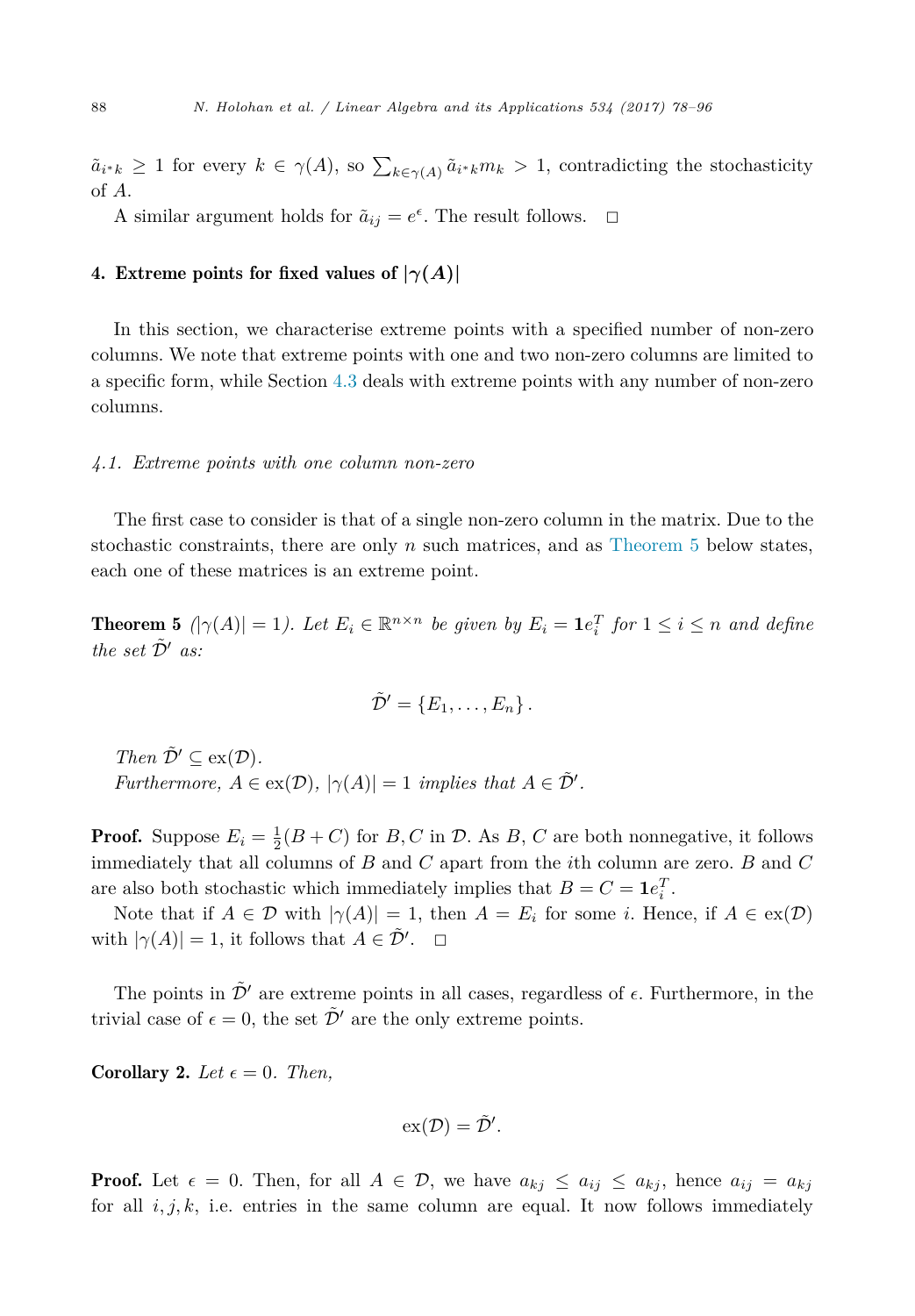<span id="page-11-0"></span>from [Corollary 1](#page-6-0) that if *A* is an extreme point,  $\gamma(A) = 1$  and hence that  $A \in \tilde{\mathcal{D}}'$  as claimed.  $\square$ 

#### *4.2. Extreme points with two columns non-zero*

Next, we consider the case of two non-zero columns. Although [Theorem 4](#page-7-0) allows for many loose entries to occur in these extreme points, Theorem 6 below states that no loose entries are possible.

**Theorem 6**  $|\gamma(A)| = 2$ *).* Let  $A \in \text{ex}(\mathcal{D})$  where  $|\gamma(A)| = 2$ . Then A has no loose entries.

**Proof.** Without loss of generality, assume that  $\gamma(A) = \{1, 2\}$ . Define  $m \in \mathbb{R}^n$  by  $m_j =$  $\min_i a_{ij}$  for  $1 \leq j \leq n$  and define  $\tilde{A}$  so that  $A = \tilde{A} \text{ diag}(m)$ . Then  $\tilde{a}_{ij} \in [1, e^{\epsilon}] \cup \{0\}$  for  $1 \leq i, j \leq n$ .

By [Theorem 4,](#page-7-0)  $|\lambda(A)| \leq n-2$ , so there exist at least two rows with no loose entries. Let row *k* be one of these rows. Then  $\tilde{a}_{k1}, \tilde{a}_{k2} \in \{1, e^{\epsilon}\}$ , but by [Lemma 4,](#page-9-0)  $\tilde{a}_{k1} \neq \tilde{a}_{k2}$ . We can assume that  $\tilde{a}_{k1} = e^{\epsilon}$  and  $\tilde{a}_{k2} = 1$  (otherwise just swap columns 1 and 2). As *A* is stochastic,

$$
m_1 e^{\epsilon} + m_2 = 1. \tag{9a}
$$

By [Lemma 3,](#page-9-0) for all rows *j*, at least one of  $\tilde{a}_{j1}$ ,  $\tilde{a}_{j2}$  must be in  $\{1, e^{\epsilon}\}$ . Moreover, in order to satisfy  $(9a)$ ,  $\tilde{a}_{j1} = e^{\epsilon}$  if and only if  $\tilde{a}_{j2} = 1$ .

Suppose therefore that there exists a row *j* where  $\tilde{a}_{j1} \in (1, e^{\epsilon})$  corresponding to a loose entry in *A*. It follows from (9a) that  $\tilde{a}_{j2} = e^{\epsilon}$ . Hence

$$
1 = m_1 \tilde{a}_{j1} + m_2 e^{\epsilon}
$$
  
> 
$$
m_1 + m_2 e^{\epsilon}.
$$
 (9b)

It follows from [Corollary 1](#page-6-0) that there is some  $j^*$  such that  $\tilde{a}_{j^*1} = 1$ , implying

$$
1 = m_1 + m_2 \tilde{a}_{j^*2}
$$
  

$$
\leq m_1 + m_2 e^{\epsilon},
$$

contradicting (9b). Therefore there are no loose entries in the first column.

Now suppose there exists a row *j* where  $\tilde{a}_{j2} \in (1, e^{\epsilon})$ . As above, it follows that  $\tilde{a}_{j1} = 1$ . Hence,

$$
1 = m_1 + m_2 \tilde{a}_{j2}
$$
  

$$
< m_1 + m_2 e^{\epsilon}.
$$
 (9c)

As before, it follows from [Corollary 1](#page-6-0) that there is some  $j^*$  such that  $\tilde{a}_{j^*2} = e^{\epsilon}$ , hence,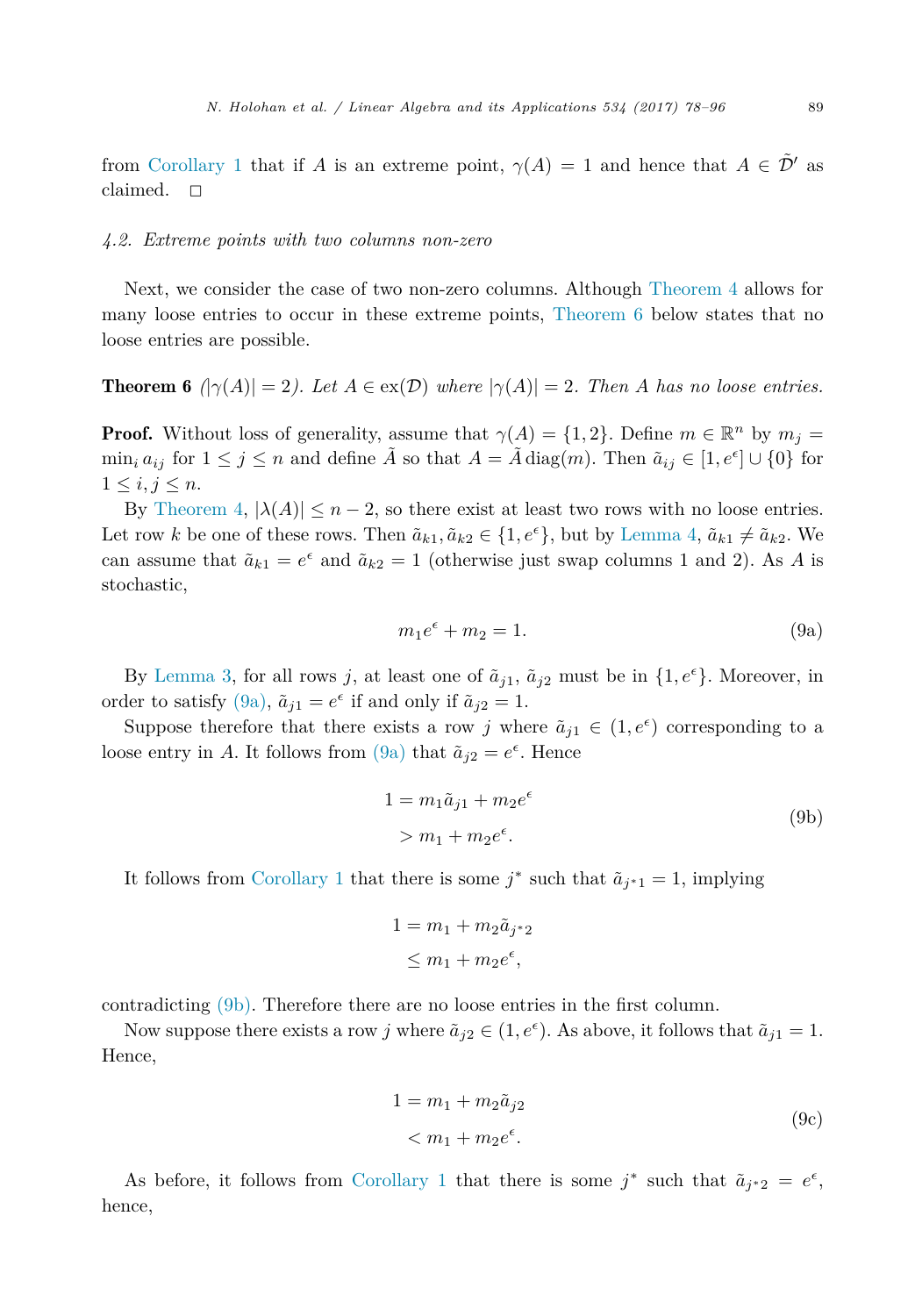$$
1 = m_1 \tilde{a}_{j^*1} + m_2 e^{\epsilon}
$$
  

$$
\geq m_1 + m_2 e^{\epsilon},
$$

<span id="page-12-0"></span>contradicting [\(9c\).](#page-11-0) Therefore there are no loose entries in the second column.

Hence  $|\lambda(A)| = 0$ .  $\Box$ 

Using this result along with [Lemma 4,](#page-9-0) we can describe the two non-zero columns.

**Corollary 3.** Let  $A \in \text{ex}(\mathcal{D})$  *with*  $|\gamma(A)| = 2$ *. Let*  $\gamma(A) = \{j, k\}$  *and*  $\tilde{A}$  *be given by* [\(8\)](#page-9-0)*. Then, for every*  $1 \leq i \leq n$ *, we have* 

$$
(\tilde{a}_{ij}, \tilde{a}_{ik}) \in \{ (1, e^{\epsilon}), (e^{\epsilon}, 1) \}.
$$
 (10)

**Proof.** By [Theorem 6,](#page-11-0)  $\tilde{a}_{ij} \in \{1, e^{\epsilon}\}\$  and  $\tilde{a}_{ik} \in \{1, e^{\epsilon}\}\$  for each  $1 \le i \le n$ .

By [Lemma 4,](#page-9-0) we must have  $\tilde{a}_{ij} \neq \tilde{a}_{ik}$  for each *i*. So,  $\tilde{a}_{ij} = e^{\epsilon}$  if and only if  $\tilde{a}_{ik} = 1$ , and  $\tilde{a}_{ij} = 1$  if and only if  $\tilde{a}_{ik} = e^{\epsilon}$ .  $\Box$ 

The follow example illustrates the consequence of Corollary 3.

**Example 2.** Every extreme point  $A \in \text{ex}(\mathcal{D})$  with  $|\gamma(A)| = 2$  must be of the form shown in  $(10)$ , and furthermore both non-zero columns of  $\tilde{A}$  must contain at least one 1 and one  $e^{\epsilon}$ .

Let  $n = 4$  and  $A \in \text{ex}(\mathcal{D})$  with  $|\gamma(A)| = 2$ . One example of such an A is as follows:

$$
A = \frac{1}{1 + e^{\epsilon}} \begin{pmatrix} 1 & 0 & e^{\epsilon} & 0 \\ 1 & 0 & e^{\epsilon} & 0 \\ e^{\epsilon} & 0 & 1 & 0 \\ 1 & 0 & e^{\epsilon} & 0 \end{pmatrix} \in \text{ex}(\mathcal{D}).
$$

#### *4.3. Extreme points with every element constrained*

The next definition is necessary before we can state [Theorem 7](#page-13-0) which is the main result of the paper.

**Definition 6.** Let  $\tilde{\mathcal{D}} \subset \mathcal{D}$  be defined as follows:

$$
\tilde{\mathcal{D}} = \{ A \in \mathcal{D} \mid \text{rank}(A) = |\gamma(A)|, \lambda(A) = \emptyset \}. \tag{11}
$$

The set  $\tilde{\mathcal{D}}$  contains matrices with between 2 and *n* non-zero columns, which satisfy the rank condition of [Theorem 2](#page-5-0) and have no loose entries (i.e.  $\tilde{a}_{ij} \in \{0, 1, e^{\epsilon}\}\)$  for each  $i, j$ ). We now show that every one of these matrices is an extreme point of  $\mathcal{D}$ .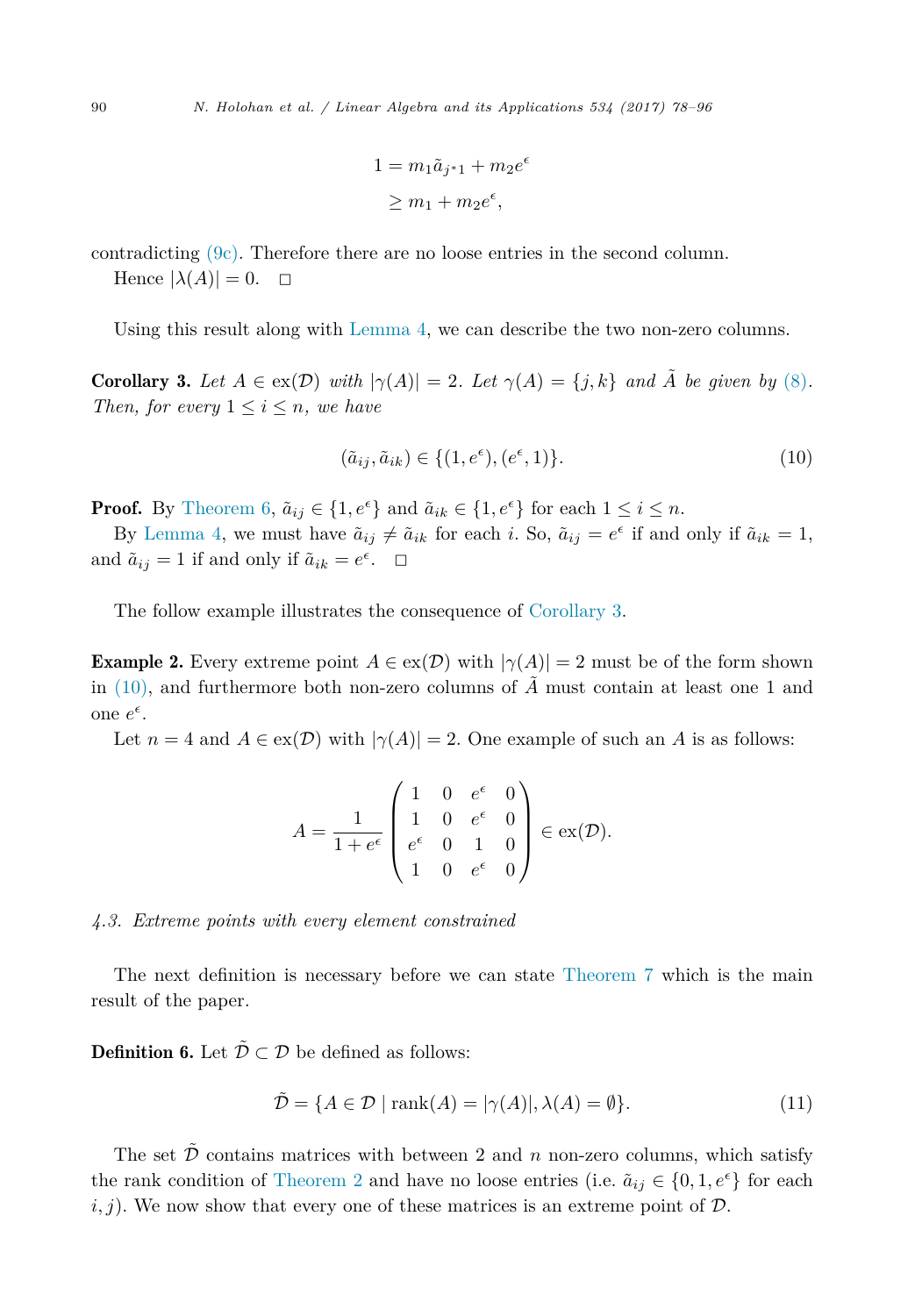<span id="page-13-0"></span>**Theorem 7.** Let  $\epsilon > 0$ . Then,

$$
\tilde{\mathcal{D}}\subset\mathrm{ex}(\mathcal{D}).
$$

**Proof.** Let  $A \in \tilde{\mathcal{D}}$  and let  $B, C \in \mathcal{D}$  where  $\frac{1}{2}(B+C) = A$ . Define  $m_j = \min_i a_{ij}$  for each  $j \in \{1, ..., n\}$  (note that  $m_j = 0$  for each  $j \notin \gamma(A)$ , and  $a_{ij} \in \{m_j, e^{\epsilon}m_j\}$  for each  $i, j$ since  $\lambda(A) = \emptyset$ ).

Let  $\Delta_j = \frac{1}{2} \max_i |b_{ij} - c_{ij}|$  for each  $j \in \gamma(A)$ . As *B* and *C* are nonnegative, it is not hard to see that:

$$
\Delta_j = 0, \quad \forall \ j \notin \gamma(A). \tag{12a}
$$

We shall show that the same conclusion must also hold for  $j \in \gamma(A)$ . To this end, let  $j^* \in \gamma(A)$  be given where  $\Delta_{j^*} > 0$ . Assume without loss of generality that  $b_{i,j^*} =$  $a_{i,j^*} + \Delta_{j^*}$  for some  $i_1$  (if not, swap *B* and *C*).

We claim that  $a_{i,j^*} \neq m_{j^*}$ . Suppose otherwise. Then there exists  $i_2$  where  $a_{i_2j^*}$  $e^{\epsilon}m_{j^*}$ . However, since  $\frac{1}{2}(B+C) = A$ , we have  $c_{i_1j^*} = 2a_{i_1j^*} - b_{i_1j^*} = a_{i_1j^*} - \Delta_{j^*}$ , and since  $C \in \mathcal{D}$ , we have

$$
c_{i_2j^*} \le e^{\epsilon} c_{i_1j^*}
$$
  
=  $e^{\epsilon} a_{i_1j^*} - e^{\epsilon} \Delta_{j^*}$   
=  $a_{i_2j^*} - e^{\epsilon} \Delta_{j^*}$ 

By the definition of  $\Delta_{j^*}$ , we must have  $c_{i_2j^*} \geq a_{i_2j^*} - \Delta_{j^*}$ . Hence it would follow that  $\Delta_{j^*} \geq e^{\epsilon} \Delta_{j^*}$ , a contradiction since  $\epsilon > 0$ . Thus,  $a_{i_1j^*} = e^{\epsilon} m_{j^*}$  as claimed (i.e. the max change occurs on the max element of the column).

We now know that  $b_{i_1j^*} = e^{\epsilon}m_{j^*} + \Delta_{j^*}$ . Let

$$
I_{j^*} = \{i : a_{ij^*} = m_{j^*}\}.
$$

Then for every  $i \in I_{j^*}$ , since  $B \in \mathcal{D}$ , we get  $e^{\epsilon}m_{j^*} + \Delta_{j^*} = b_{i_1j^*} \leq e^{\epsilon}b_{ij^*}$ , hence

$$
b_{ij^*} \ge m_{j^*} + e^{-\epsilon} \Delta_{j^*}.
$$
\n(12b)

Also, for every  $i \in I_{i^*}$ , since  $C \in \mathcal{D}$ ,

$$
c_{i_1j^*} = e^{\epsilon}m_{j^*} - \Delta_{j^*}
$$
  
\n
$$
\leq e^{\epsilon}c_{ij^*}
$$
  
\n
$$
= e^{\epsilon}(2a_{ij^*} - b_{ij^*})
$$
  
\n
$$
= 2e^{\epsilon}m_{j^*} - e^{\epsilon}b_{ij^*},
$$

hence  $e^{\epsilon}m_{j^*} - \Delta_{j^*} \leq 2e^{\epsilon}m_{j^*} - e^{\epsilon}b_{ij^*}$ , or rewriting,

$$
b_{ij^*} \le m_{j^*} + e^{-\epsilon} \Delta_{j^*}.
$$
\n(12c)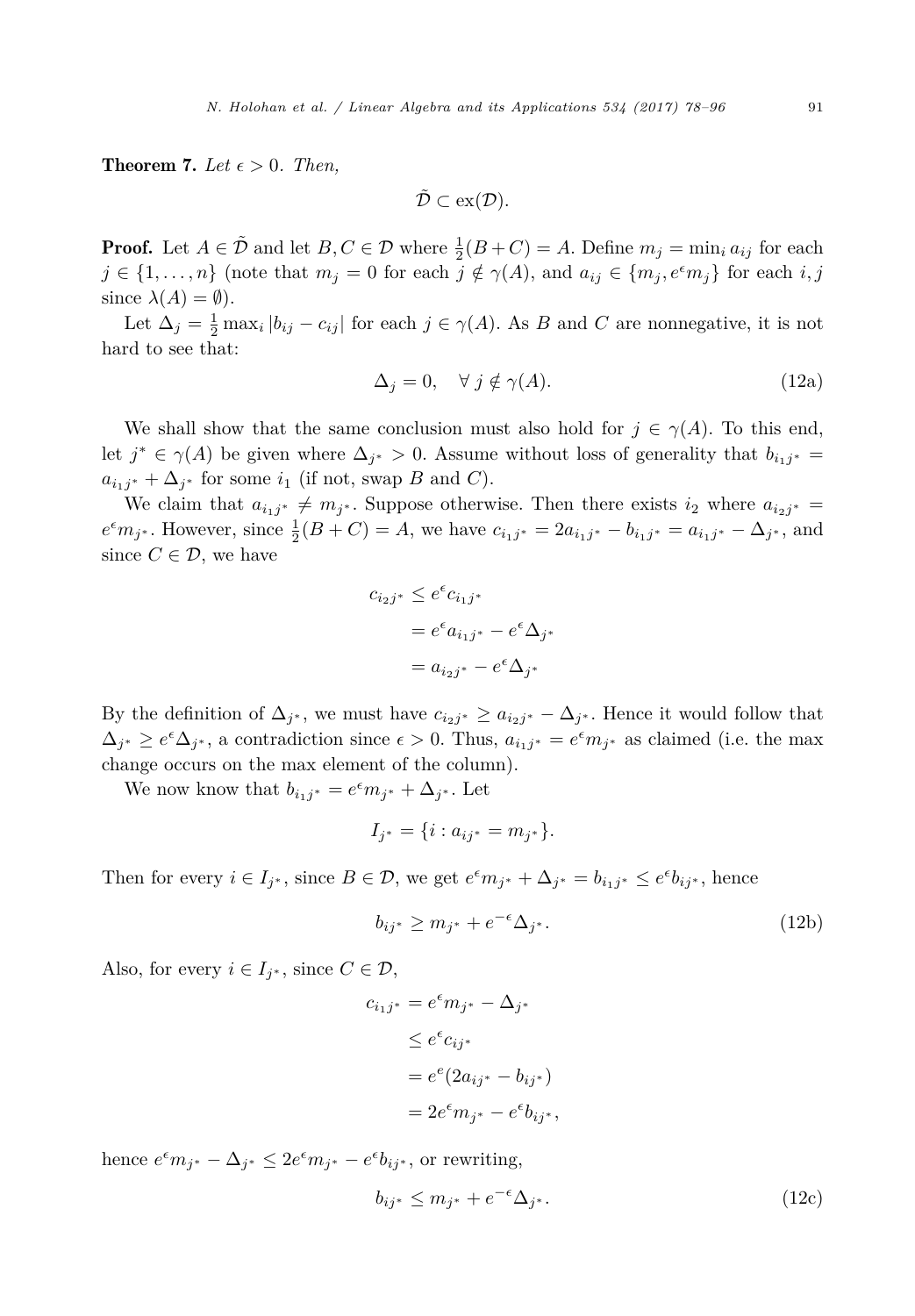Hence, from  $(12b)$  and  $(12c)$ ,

$$
b_{ij^*} = m_{j^*} + e^{-\epsilon} \Delta_{j^*}
$$
  
=  $a_{ij^*} + e^{-\epsilon} \Delta_{j^*}$ , (12d)

for every  $i \in I_{j^*}$ .

It follows readily that for every  $i \in I_{j^*}$ ,  $c_{ij^*} = m_{j^*} - e^{-\epsilon} \Delta_{j^*}$ .

We next consider indices  $i \notin I_{j^*}$ . Choose some  $i_2 \in I_{j^*}$ . For all  $i \notin I_{j^*}$ ,  $a_{ij^*} = e^{\epsilon} m_{j^*}$ , then

$$
b_{ij^*} \le e^{\epsilon} b_{i_2 j^*} = e^{\epsilon} m_{j^*} + \Delta_{j^*}, \tag{12e}
$$

and

$$
c_{ij^*} = 2a_{ij^*} - b_{ij^*}
$$

$$
= 2e^{\epsilon}m_{j^*} - b_{ij^*}
$$

$$
\leq e^{\epsilon}c_{i_2j^*}
$$

$$
= e^{\epsilon}m_{j^*} - \Delta_{j^*},
$$

which can be rewritten as

$$
b_{ij^*} \ge e^{\epsilon} m_{j^*} + \Delta_{j^*}.
$$
\n(12f)

Hence, from (12e) and (12f),

$$
b_{ij^*} = e^{\epsilon} m_{j^*} + \Delta_{j^*}
$$
  
=  $a_{ij^*} + \Delta_{j^*}$ , (12g)

for all  $i \notin I_{i^*}$ .

Putting everything together, it follows from [\(12a\),](#page-13-0) (12d) and (12g),

$$
b_{ij} = \begin{cases} 0, & j \notin \gamma(A), \\ m_j + e^{-\epsilon} g_j \Delta_j, & j \in \gamma(A), i \in I_j \\ e^{\epsilon} m_j + g_j \Delta_j, & j \in \gamma(A), i \notin I_j \end{cases}
$$

where  $g_j \in \{-1, 1\}$ , for all  $j \in \gamma(A)$ .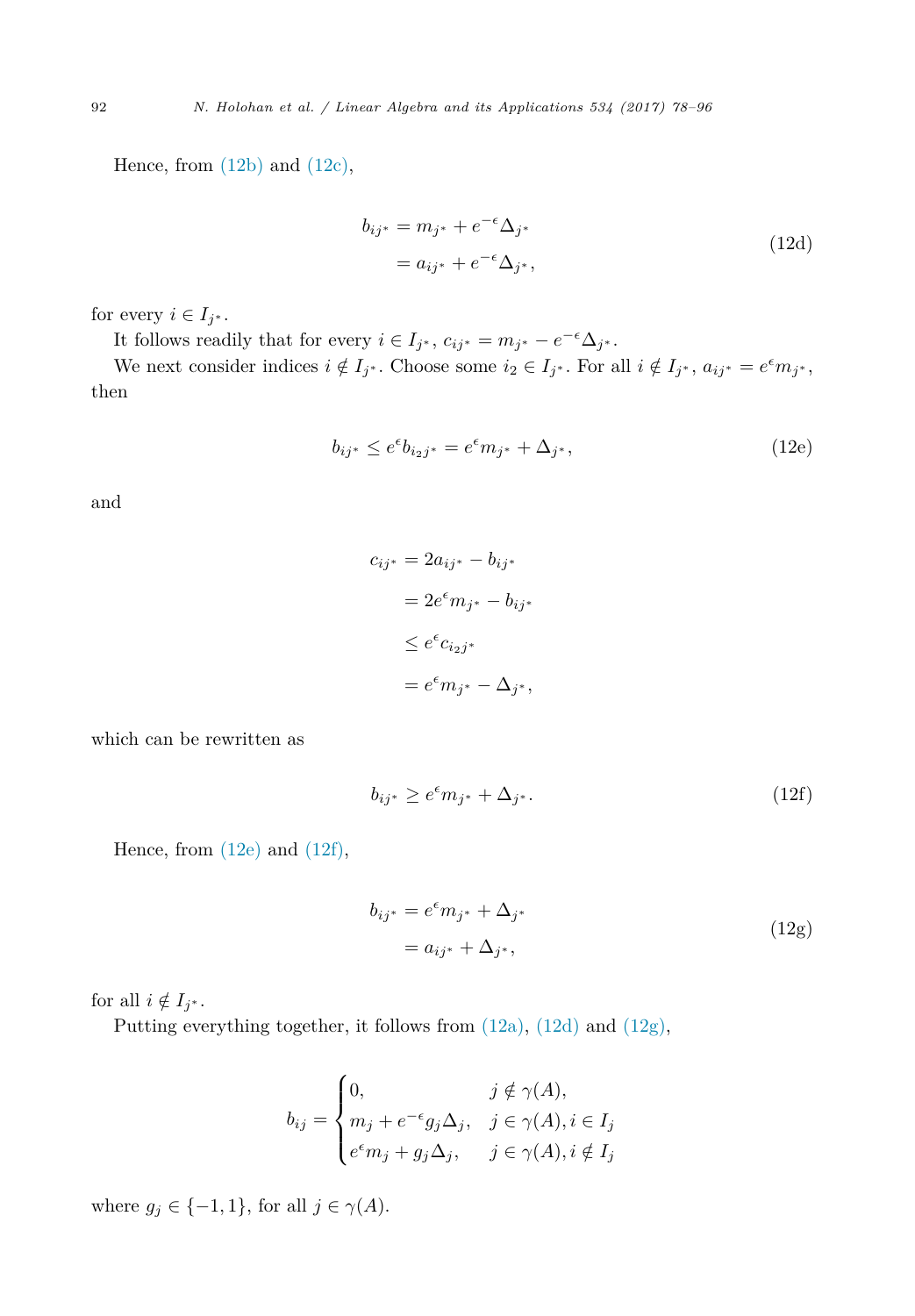Similarly, since  $B + C = 2A$ ,

$$
c_{ij} = \begin{cases} 0, & j \notin \gamma(A), \\ m_j - e^{-\epsilon} g_j \Delta_j, & j \in \gamma(A), i \in I_j \\ e^{\epsilon} m_j - g_j \Delta_j, & j \in \gamma(A), i \notin I_j. \end{cases}
$$

Rewriting in terms of  $\tilde{A}$  (given by [\(8\)\)](#page-9-0),  $b_{ij} = a_{ij} + g_j e^{-\epsilon} \frac{a_{ij}}{m_j} \Delta_j = a_{ij} + g_j e^{-\epsilon} \tilde{a}_{ij} \Delta_j$ and  $c_{ij} = a_{ij} - g_j e^{-\epsilon} \tilde{a}_{ij} \Delta_j$  for all  $i, j$ .

Hence,

$$
B = A + e^{-\epsilon} \tilde{A} \operatorname{diag}_{1 \le j \le n} (g_j \Delta_j)
$$
  

$$
C = A - e^{-\epsilon} \tilde{A} \operatorname{diag}_{1 \le j \le n} (g_j \Delta_j).
$$

Since *A, B* are stochastic, we require

$$
e^{-\epsilon}\tilde{A} \operatorname{diag}_{1 \le j \le n} (g_j \Delta_j) \mathbf{1} = 0.
$$

This equation defines a linear relationship between the columns of  $\tilde{A}$ . Moreover, we know that  $\Delta_i = 0$  for  $j \notin \gamma(A)$ . If  $\Delta_j \neq 0$  for any  $j \in \gamma(A)$ , it would imply that the non-zero columns of  $\tilde{A}$  and hence those of  $A$  are linearly dependent, contradicting the assumption that  $rank(A) = |\gamma(A)|$ . It follows that  $\Delta_j = 0$  for all *j* and hence that  $B = C = A$ . This completes the proof.  $\Box$ 

Furthermore, the set  $D$  contains all extreme points of  $D$  which have no loose entries.

**Corollary 4.** Let  $A \in \mathcal{D}$  with  $\lambda(A) = \emptyset$ . Then,  $A \in \text{ex}(\mathcal{D})$  if and only if  $A \in \tilde{\mathcal{D}}$ .

**Proof.** " $\Rightarrow$ ": Let  $A \in \text{ex}(\mathcal{D})$  with  $\lambda(A) = \emptyset$ . By [Theorem 2,](#page-5-0) rank $(A) = |\gamma(A)|$ , hence  $A \in \mathcal{D}$ .

" $\Leftarrow$ ": *A* ∈  $\tilde{D}$   $\Rightarrow$  *A* ∈ ex(*D*) by [Theorem 7.](#page-13-0)  $\Box$ 

#### *4.4. Extreme points with all columns non-zero*

From an application point of view, it is entirely reasonable to only consider matrices (and the resulting response mechanism) with no zero columns.

Having a zero column in a matrix that defines a response mechanism means that the mechanism never releases a particular (or multiple) values as its output. In many circumstances, this feature will not be required of a mechanism.

Using [Theorem 7,](#page-13-0) we now present the following corollary, which gives a complete characterisation of extreme points without zero columns.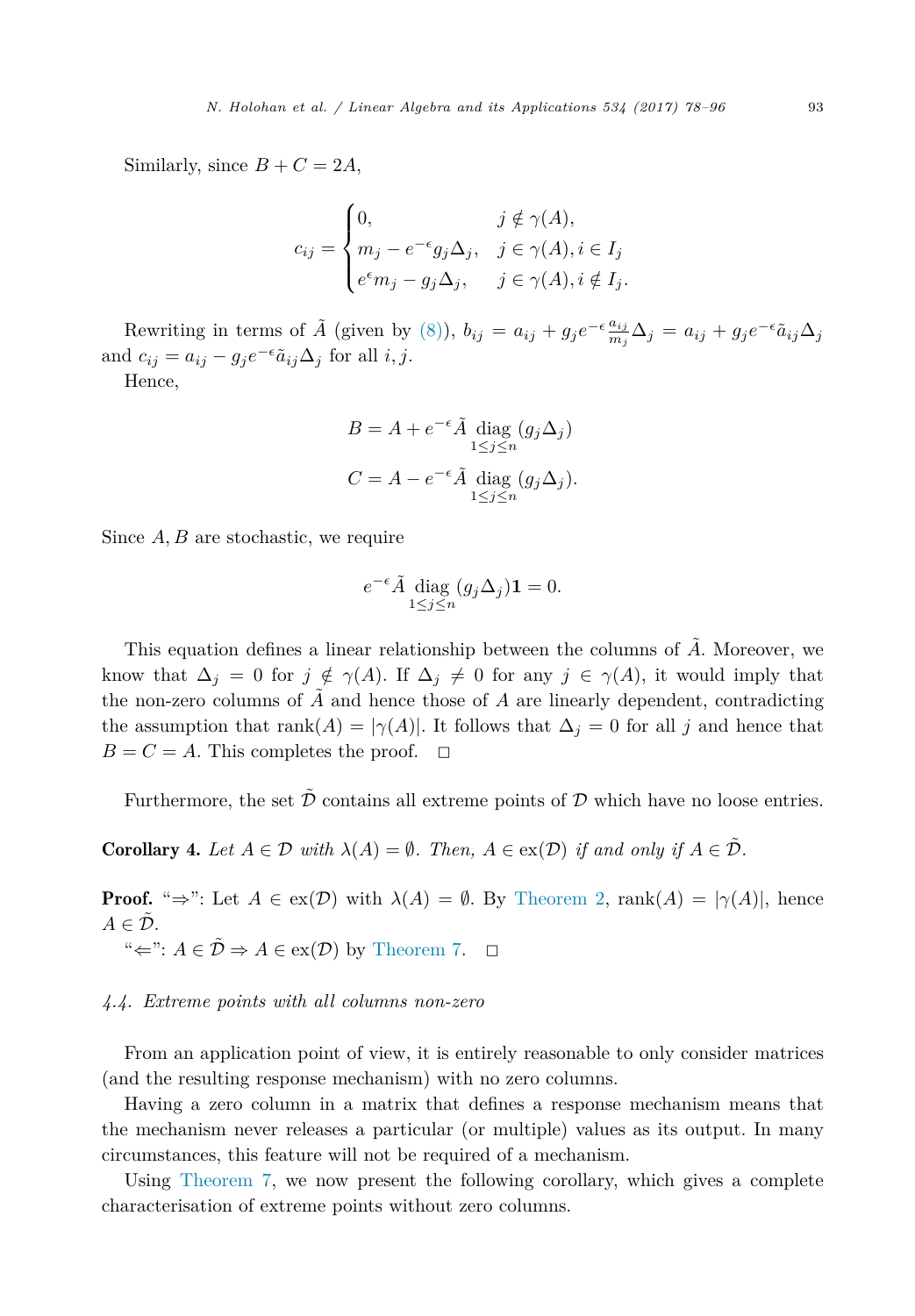<span id="page-16-0"></span>**Corollary 5.** Let  $A \in \mathcal{D}$ , with  $|\gamma(A)| = n$ . Then,  $A \in \text{ex}(\mathcal{D})$  if and only if  $A \in \mathcal{D}$ *Equivalently,*

$$
\{A \in \text{ex}(\mathcal{D}) : |\gamma(A)| = n\} = \{A \in \tilde{\mathcal{D}} : |\gamma(A)| = n\}.
$$

**Proof.** " $\Rightarrow$ ": Let  $A \in \text{ex}(\mathcal{D})$  have *n* non-zero columns. Then, rank(A) = *n* by [Theorem 2](#page-5-0) and  $\lambda(A) = \emptyset$  by [Theorem 4.](#page-7-0)

" $\Leftarrow$ ": Let  $A \in \mathcal{D}$  such that rank $(A) = n$  and  $\lambda(A) = \emptyset$ . Then  $A \in \mathcal{C}(\mathcal{D})$  by [Theo](#page-13-0)[rem 7.](#page-13-0)  $\Box$ 

We now have necessary and sufficient conditions for finding and determining extreme points with *n* non-zero columns.

### 5. Discussion

We now take a brief look at a number of useful and interesting consequences of the results given in Sections [3](#page-4-0) and [4.](#page-10-0)

 $ex(\mathcal{D})$  for small *n*: From [Theorems 5 and](#page-10-0) 7, we know that  $\tilde{\mathcal{D}}' \cup \tilde{\mathcal{D}} \subseteq ex(\mathcal{D})$ ; with the addition of [Theorem 6](#page-11-0) we can make further observations for small *n*.

**Theorem 8.** *Let*  $n \leq 3$ *, then* 

$$
\mathrm{ex}(\mathcal{D})=\tilde{\mathcal{D}}'\cup\tilde{\mathcal{D}}.
$$

**Extreme points for**  $n = 4$ : We therefore have a complete characterisation of all extreme points up to  $n = 3$ . While we lack a formal proof, extensive computer simulations suggest it is also true for  $n = 4$  leading to the following conjecture. Let  $n \leq 4$ : then

$$
\mathrm{ex}(\mathcal{D})=\tilde{\mathcal{D}}'\cup\tilde{\mathcal{D}}.
$$

 $\exp(\mathcal{D})$  for  $n \geq 5$ : When  $n = 5$ , our previous results allow us to characterise all extreme points *A* for which  $|\gamma(A)| = 1, 2, 5$ . However, when  $|\gamma(A)| = 4$ , we can find extreme points with loose entries.

The following point  $A \in \mathcal{D}$  can be shown to be an extreme point of  $\mathcal{D}$  by using [Theorem 1.](#page-3-0)

$$
A = \frac{1}{3 + 2e^{\epsilon}} \begin{pmatrix} 1 & 1 & 2e^{\epsilon} & 1 & 0 \\ e^{\epsilon} & 1 & 2 & e^{\epsilon} & 0 \\ e^{\epsilon} & e^{\epsilon} & 2 & 1 & 0 \\ 1 & e^{\epsilon} & 2 & e^{\epsilon} & 0 \\ 1 & 1 & 1 + e^{\epsilon} & e^{\epsilon} & 0 \end{pmatrix}.
$$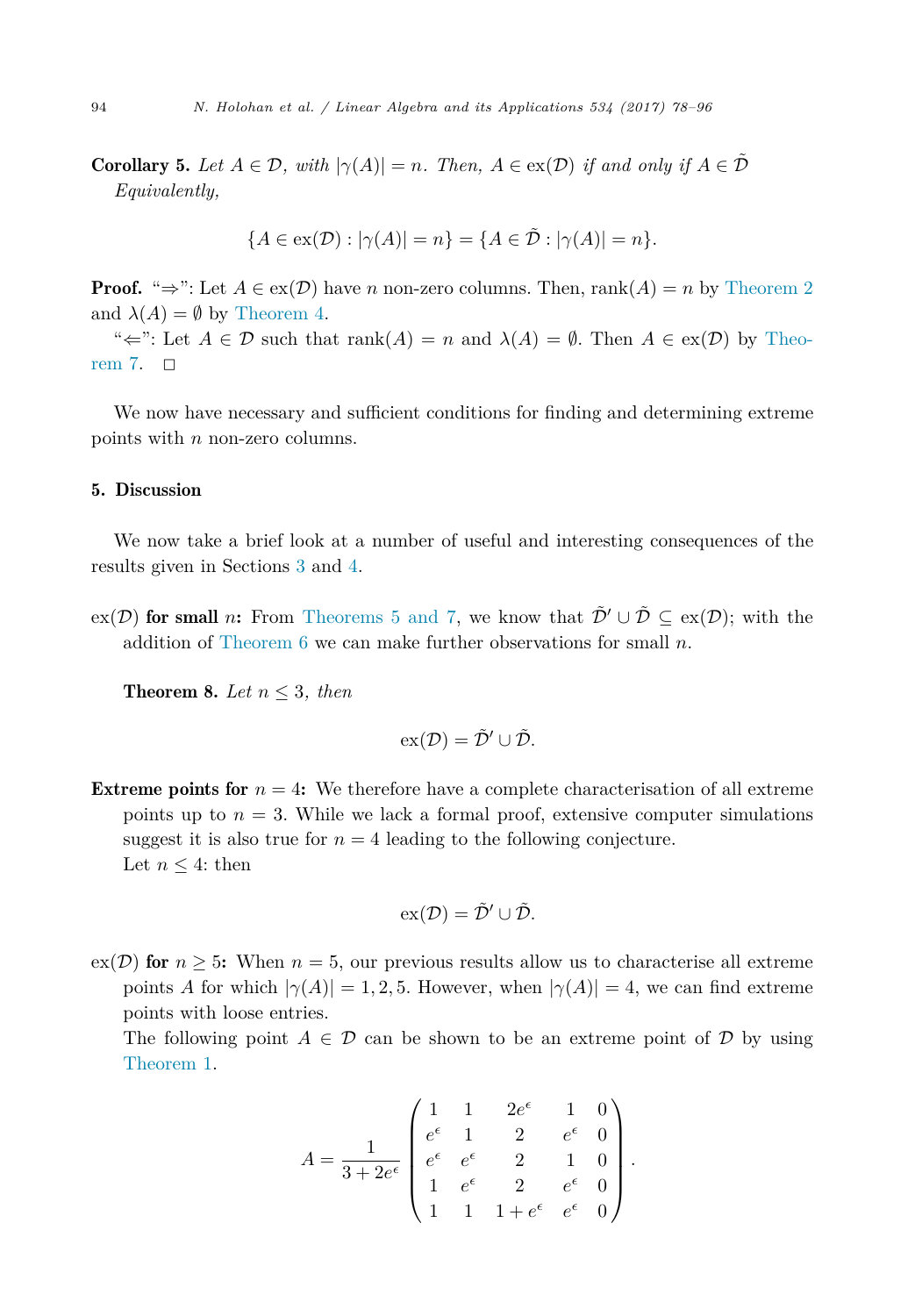<span id="page-17-0"></span>Fitting with [Theorem 4,](#page-7-0) *A* has only a single loose entry  $(\lambda(A) = \{(5,3)\})$ , while we also observe that  $rank(A) = 4$ , satisfying [Theorem 2.](#page-5-0)

We therefore have  $A \in \text{ex}(\mathcal{D})$ , but  $A \notin \tilde{\mathcal{D}}' \cup \tilde{\mathcal{D}}$ . Hence,  $\tilde{\mathcal{D}}' \cup \tilde{\mathcal{D}} \subset \text{ex}(\mathcal{D})$  in general.

# 6. Conclusion

We have studied the differential privacy polytope of  $n \times n$  matrices and described a suite of results characterising its extreme points. In particular, our results describe completely the extreme points of this polytope containing 1, 2 and *n* non-zero columns. The last fact is of particular practical significance as most implementations of differentially private mechanisms are likely to have no zero columns; this is because a zero column corresponds to a value of the dataset *D* that is never released by the mechanism. Future work could focus on characterising extreme points with other values of  $|\gamma(A)|$ ; alternative directions for work include considering other convex geometric aspects of the polytope D such as the structure of its dual set for example.

#### Acknowledgements

The first named author was supported by the Science Foundation Ireland grant SFI/11/PI/1177.

### References

- [1] N.R. Adam, J.C. Worthmann, [Security-control](http://refhub.elsevier.com/S0024-3795(17)30487-1/bib41573839s1) methods for statistical databases: a comparative study, ACM [Comput.](http://refhub.elsevier.com/S0024-3795(17)30487-1/bib41573839s1) Surv. 21 (4) (1989) 515–556.
- [2] A. Barvinok, A Course in Convexity, vol. 54, American [Mathematical](http://refhub.elsevier.com/S0024-3795(17)30487-1/bib62617276696E6F6B32303032636F75727365s1) Society, Providence, 2002.
- [3] I. Bengtsson, Å. Ericsson, M. Kuś, W. Tadej, K. Życzkowski, Birkhoff's polytope and [unistochastic](http://refhub.elsevier.com/S0024-3795(17)30487-1/bib42454B3035s1) [matrices,](http://refhub.elsevier.com/S0024-3795(17)30487-1/bib42454B3035s1)  $n = 3$  and  $n = 4$ , Comm. Math. Phys. 259 (2) (2005) 307–324.
- [4] R.A. Brualdi, [Combinatorial](http://refhub.elsevier.com/S0024-3795(17)30487-1/bib4272753036s1) Matrix Classes, Encyclopedia of Mathematics and Its Applications, vol. 108, [Cambridge](http://refhub.elsevier.com/S0024-3795(17)30487-1/bib4272753036s1) University Press, 2006.
- [5] M.E. Budnitz, Privacy protection for consumer [transactions](http://refhub.elsevier.com/S0024-3795(17)30487-1/bib6275646E69747A3139393770726976616379s1) in electronic commerce: why selfregulation is [inadequate,](http://refhub.elsevier.com/S0024-3795(17)30487-1/bib6275646E69747A3139393770726976616379s1) S. C. Law Rev. 49 (1997) 847.
- [6] C.S. Chan, D.P. Robbins, On the volume of the polytope of doubly [stochastic](http://refhub.elsevier.com/S0024-3795(17)30487-1/bib43523939s1) matrices, Exp. Math. 8 (3) (1999) [291–300.](http://refhub.elsevier.com/S0024-3795(17)30487-1/bib43523939s1)
- [7] W. Diffie, M.E. Hellman, Privacy and [authentication:](http://refhub.elsevier.com/S0024-3795(17)30487-1/bib44483739s1) an introduction to cryptography, Proc. IEEE 67 (3) (1979) [397–427.](http://refhub.elsevier.com/S0024-3795(17)30487-1/bib44483739s1)
- [8] J. Domingo-Ferrer, J.M. Mateo-Sanz, Practical data-oriented [microaggregation](http://refhub.elsevier.com/S0024-3795(17)30487-1/bib444D3032s1) for statistical disclosure control, IEEE Trans. Knowl. Data Eng. 14 (1) (2002) [189–201.](http://refhub.elsevier.com/S0024-3795(17)30487-1/bib444D3032s1)
- [9] J.C. Duchi, M. Jordan, M.J. [Wainwright,](http://refhub.elsevier.com/S0024-3795(17)30487-1/bib444A573133s1) et al., Local privacy and statistical minimax rates, in: IEEE 54th Annual Symposium on Foundations of Computer Science, FOCS, IEEE, 2013, [pp. 429–438.](http://refhub.elsevier.com/S0024-3795(17)30487-1/bib444A573133s1)
- [10] C. Dwork, Differential privacy: a survey of results, in: Theory and [Applications](http://refhub.elsevier.com/S0024-3795(17)30487-1/bib44776F3038s1) of Models of Computation, Springer, 2008, [pp. 1–19.](http://refhub.elsevier.com/S0024-3795(17)30487-1/bib44776F3038s1)
- [11] C. Dwork, Differential privacy, in: Encyclopedia of [Cryptography](http://refhub.elsevier.com/S0024-3795(17)30487-1/bib44776F3036s1) and Security, Springer, 2011, [pp. 338–340.](http://refhub.elsevier.com/S0024-3795(17)30487-1/bib44776F3036s1)
- [12] S.R. Ganta, S.P. [Kasiviswanathan,](http://refhub.elsevier.com/S0024-3795(17)30487-1/bib474B533038s1) A. Smith, Composition attacks and auxiliary information in data privacy, in: Proceedings of the 14th ACM SIGKDD [International](http://refhub.elsevier.com/S0024-3795(17)30487-1/bib474B533038s1) Conference on Knowledge Discovery and Data Mining, ACM, 2008, [pp. 265–273.](http://refhub.elsevier.com/S0024-3795(17)30487-1/bib474B533038s1)
- [13] M. Hardt, K. Talwar, On the geometry of differential privacy, in: Proceedings of the [Forty-Second](http://refhub.elsevier.com/S0024-3795(17)30487-1/bib48543130s1) ACM Symposium on Theory of Computing, ACM, 2010, [pp. 705–714.](http://refhub.elsevier.com/S0024-3795(17)30487-1/bib48543130s1)